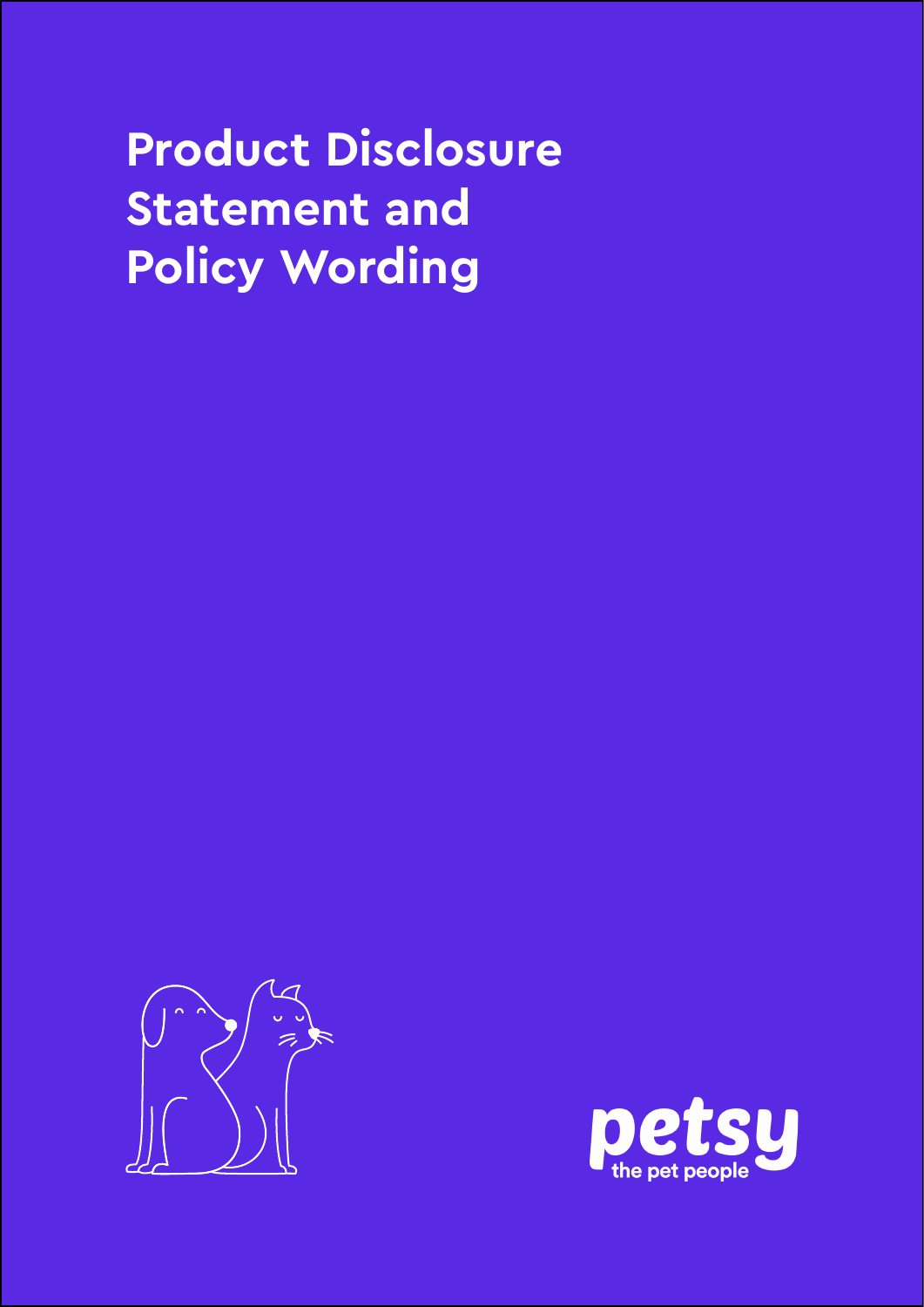#### **Contents**

| Important Information                               | 3  |
|-----------------------------------------------------|----|
| Key Features, Benefits And Risks                    | 7  |
| The Cost Of The Policy And Paying For The Insurance | 13 |
| <b>Policy Documents, Privacy And Complaints</b>     | 14 |
| Policy Wording                                      | 18 |
| <b>General Exclusions</b>                           | 23 |
| <b>General Conditions</b>                           | 27 |
| Making A Claim                                      | 30 |
| <b>General Definitions</b>                          | 32 |

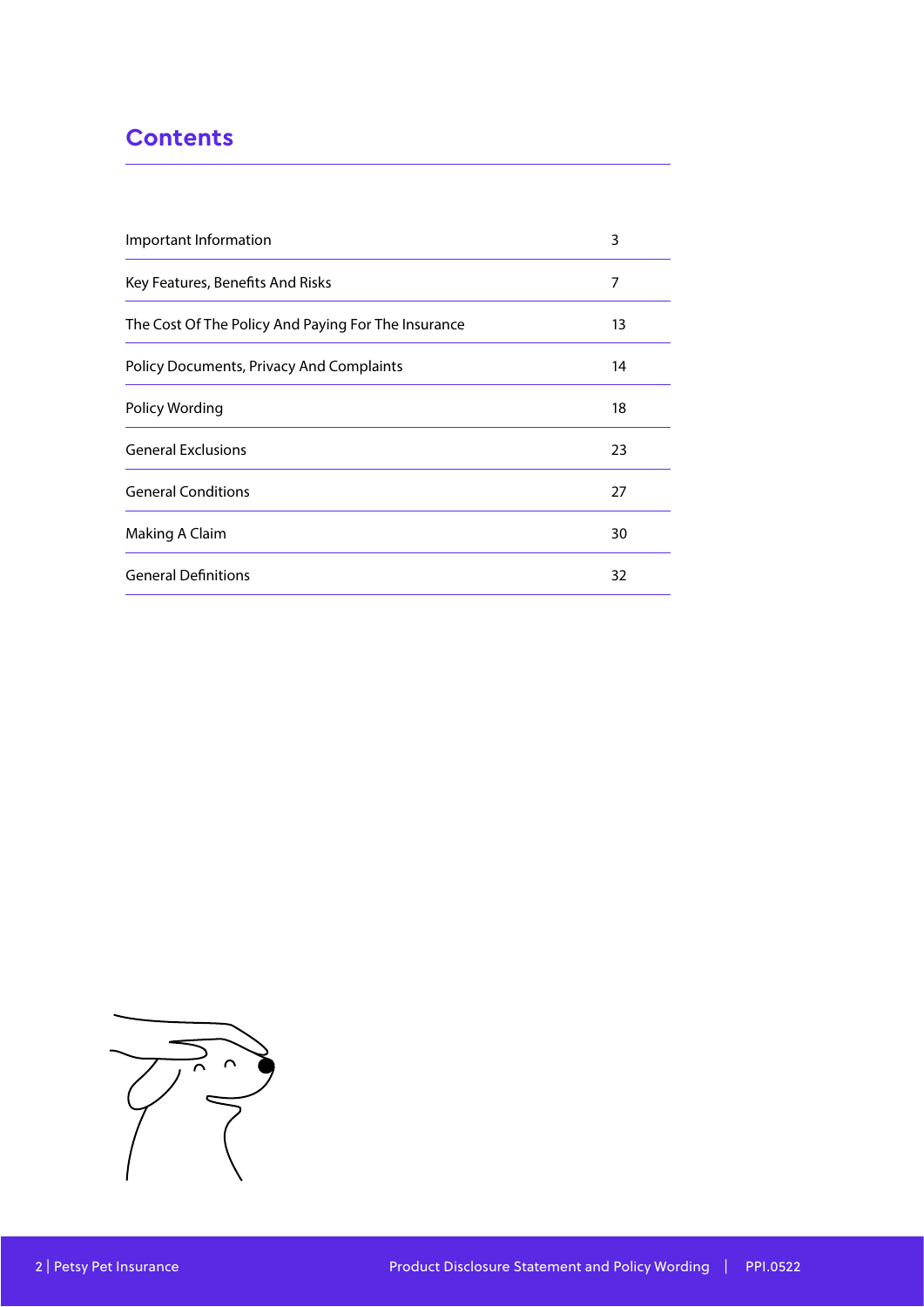## **Important Information**

This Product Disclosure Statement and Policy Wording ('PDS') contains important information about this insurance to assist in the making of a decision in relation to it.

This PDS was prepared on 28 May 2022.

Please read this PDS, the Target Market Determination and the Petsy Financial Services Guide ('FSG') before deciding whether to buy Petsy Pet Insurance. Terms, conditions and exclusions apply as set out in this PDS and any endorsement(s) added to Your Certificate of Insurance.

#### **The Insurer**

This Policy is underwritten by the Australia branch of Allied World Assurance Company, Ltd (ABN 54 163 304 907) of 264 George Street, Australia Square Level 21, Sydney, NSW 2000 (Phone: +61 2 8015 2500) ('Allied World'), or unless otherwise specified or unless the context otherwise requires, "We", "Us" or "Our"). Allied World is authorised by the Australian Prudential Regulation Authority ('APRA') to carry on insurance business in Australia.

Allied World does not hold an Australian Financial Services Licence ("AFSL") and save for underwriting any new, altered or renewed Policy administered, issued or otherwise arranged by Knose, for which an exemption applies, does not provide any licenced financial services. Allied World does not provide any claims handling and settlement services in relation to claims made under any Policy issued.

#### **Petsy Pet Insurance**

Petsy Pty Ltd (ABN 54 633 343 058, AR 1277359)('Petsy') distributes Petsy Pet Insurance to You as an authorised representative of Knose Financial Services Pty Ltd (ABN 38 620 795 735, AFSL No. 536651) ('Knose').

Knose is an underwriting agency acting under a binding authority as agent for the insurer of the product, Allied World. In all aspects of arranging this Policy, Knose and Petsy act as agents of Allied World and not as Your agent.

Knose is authorised to provide financial services in relation to Petsy Pet Insurance (the "Product"). Petsy is not authorised to provide financial product advice. Only Knose may do this.

Knose is responsible for the services that Petsy and Knose provide to You, and Knose is also responsible for the content and distribution of the FSG, the TMD and this PDS.

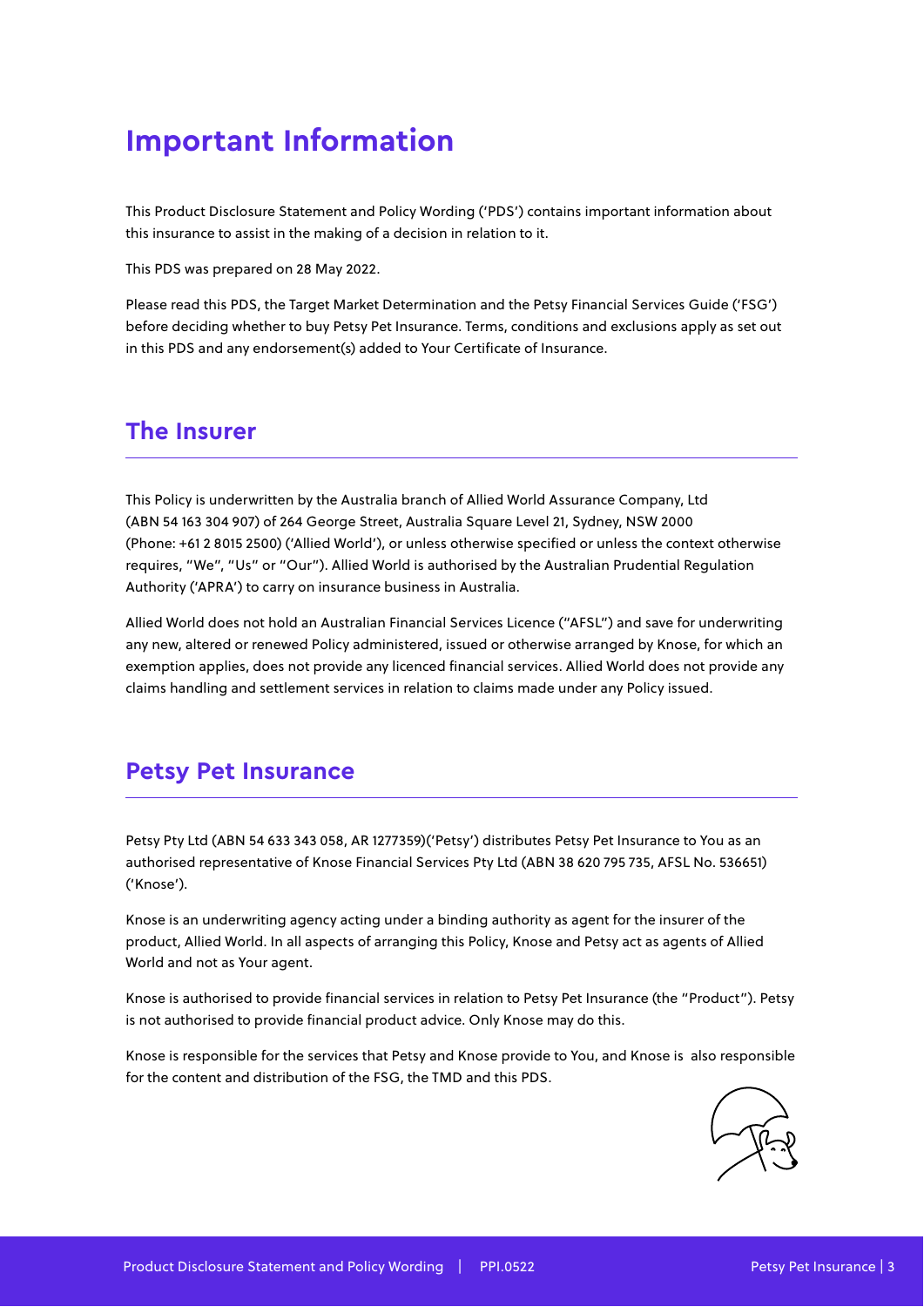Petsy and Knose are not authorised to give You personal advice in relation to the Product. Any advice given to You will be of a general nature only and will not take account of your personal objectives, financial situation or needs. You need to determine whether the Product meets your needs. For this reason, before You act on this general advice, You should consider the appropriateness of this general advice having regard to your individual objectives, financial situation and needs. Before You make any decisions about whether to purchase this Product, Knose recommends You read this PDS, Policy Wording and the TMD which is available from Knose, Petsy and your insurance broker.

#### **Petsy**

Petsy are authorised to arrange the issue of pet insurance only when You purchase the Product online and are also authorised to provide general advice in marketing materials about the Product (Authorised Representative No. 1277359).

When You make an enquiry about the Product over the phone or email, Petsy is not authorised to provide You with financial product advice or to issue a Policy to You. Only Knose may do this.

#### **Knose**

Knose is an Australian financial services licensee authorised to deal in and provide advice in relation to general insurance products.

Knose acts under a binding authority from the insurer of the Product. This means that Knose can arrange, vary or cancel policies and handle or settle claims on behalf of the insurer. Knose acts for the insurer when providing these services. You can find full details of the insurer in the Product Disclosure Statement for the Product.

If You have any queries in relation to this Policy, please contact Petsy in any of the following ways:

| Email:                 | hello@petsy.com.au  |
|------------------------|---------------------|
| Website:               | www.petsy.com.au    |
| Phone:                 | 1300 952 790        |
| <b>Postal Address:</b> | Level 2             |
|                        | 204 Clarence Street |
|                        | Sydney NSW 2000     |

#### **Our Contract with You**

This Policy is a contract of insurance between You and Us and contains all the details of the cover that We provide.

The Policy consists of:

- the Certificate of Insurance;
- this PDS;
- any proposal or application completed by You;
- any endorsement or other document We tell You forms part of the Policy which may vary or modify the above documents.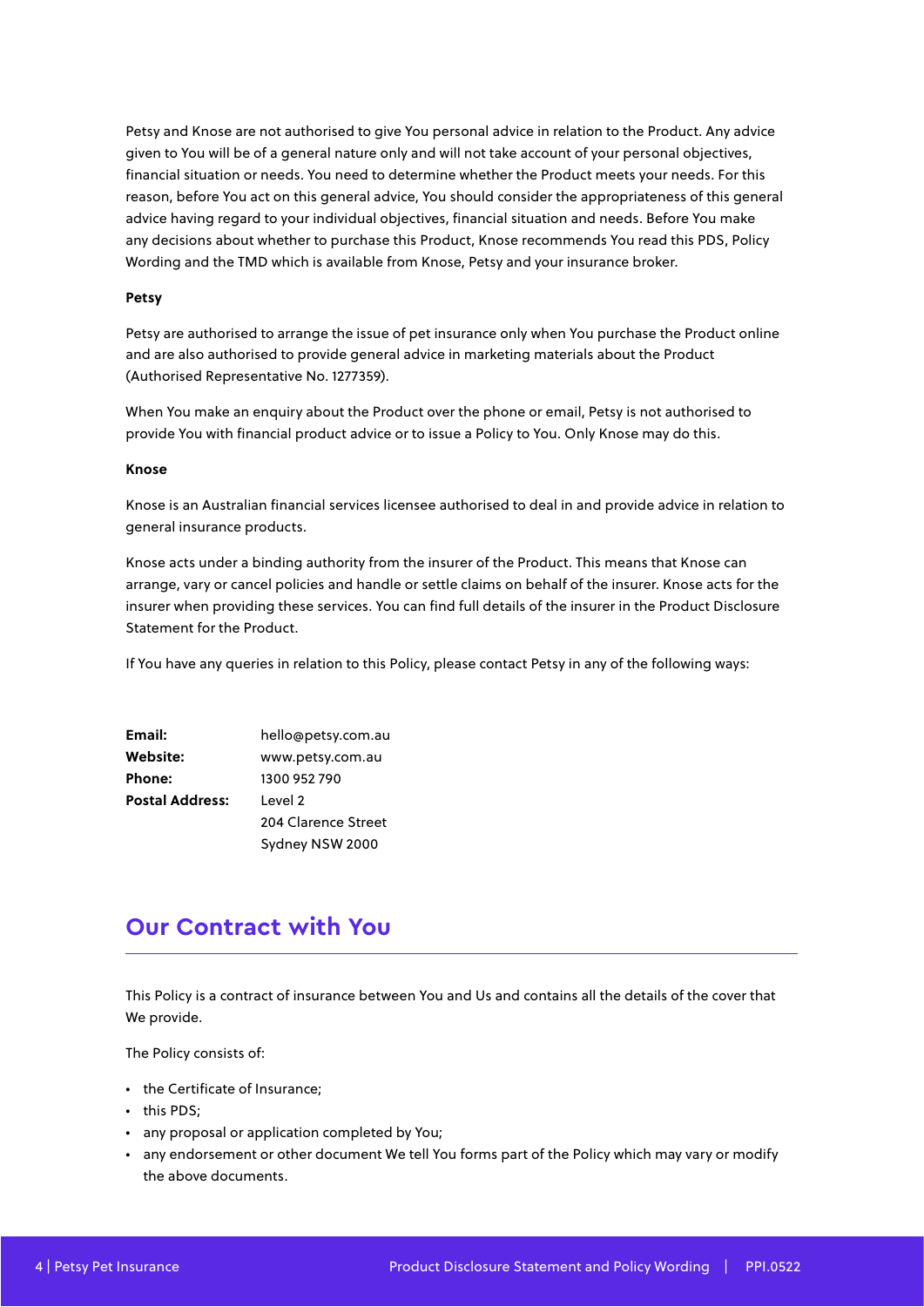These documents should be read together as they jointly form the contract of insurance between You and Us.

These documents (together with any amendments, updates or endorsements that We give You in writing which may vary it) will also apply for any offer of renewal We make, unless We tell You otherwise or issue You with a new and updated PDS in accordance with the Insurance Contracts Act 1984 (Cth).

If there is more than one Policyholder, then anything that any of the Policyholder(s) says, does or omits to advise to Us of, applies to and affects the rights to all of the Policyholders.

#### **Your Duty to take Reasonable Care not to make A Misrepresentation**

You must take reasonable care not to make a misrepresentation to Us. This responsibility applies until We issue You with a Policy for the first time or agree to renew, extend, vary/change, or reinstate Your Policy.

You must answer Our questions honestly, accurately and to the best of Your knowledge. A misrepresentation includes a statement that is false, partially false, or which does not fairly reflect the truth. It is not misrepresentation if You do not answer a question or if Your answer is obviously incomplete or irrelevant to the question asked.

The responsibility to take reasonable care not to make a misrepresentation applies to everyone who will be insured under the Policy. If You are answering questions on behalf of anyone, We will treat Your answers or representations as theirs.

Whether or not You have taken reasonable care not to make a misrepresentation is to be determined having regard to all relevant circumstances, including the type of insurance, who it is intended to be sold to, whether You are represented by a broker, Your particular characteristics and circumstances We are aware of.

#### **If You do not meet the above Duty**

We may reject or not fully pay Your claim and/or cancel Your Policy. If the misrepresentation was deliberate or reckless, this is an act of fraud, and We may treat Your Policy as if it never existed.

If Our information or questions are unclear, You can contact Us on 1300 952 790 or visit www.petsy.com.au.

#### **Selecting Your Cover**

#### **Eligibility Criteria**

This Policy is available for the benefit of Your Pet(s) that reside with You in Australia as shown on Your Certificate of Insurance.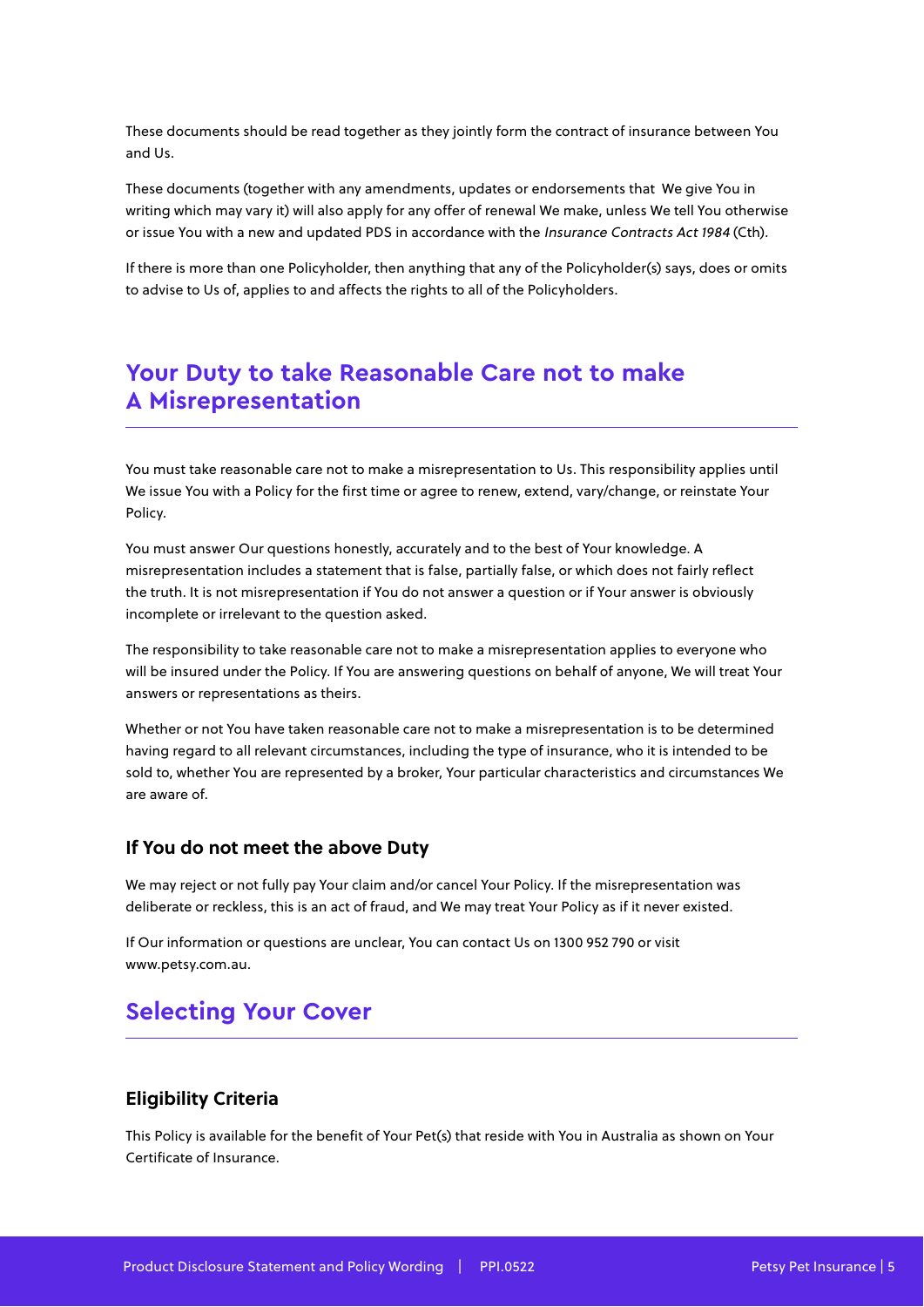#### **Dangerous and/or banned breeds**

Certain breeds are considered dangerous and/or are banned in Australia. It is not possible to purchase cover for a dangerous or banned breed. If Your Pet's breed is categorised as dangerous and/or banned in Australia after purchase or renewal of Your Policy, then Your Pet will no longer be eligible for this Policy, We will send You notice of non-renewal prior to the expiry of Your relevant Period of Insurance, and cover will cease at the expiry of Your relevant Period of Insurance.

#### **Work or sporting activities**

This Policy has been designed for Pet's and therefore this Policy does not cover cats or dogs that participate in commercial or sporting activity such as working (including farm), fighting, racing, personal protection, gun sports, law enforcement or guarding. Note this policy may cover cats and dogs who are training for, participate in, or are, show dogs/cats, search and rescue dogs, guide dogs, or assistance dogs.

#### **Minimum and maximum age of Pets on entry**

When purchasing a new Policy:

1. the minimum age for entry for a Pet is six (6) weeks old; and

2. the maximum age for entry for a Pet is eight (8) years and three hundred and sixty-four (364) days old.

There are no age limits when renewing Policies.

#### **Annual Limit**

This Policy provides cover up to the Annual Limit as shown on Your Certificate of Insurance. The Annual Limit is the maximum amount We pay for all accepted claims in relation to a Period of Insurance.

#### **Benefit Percentage**

During the application process You choose how much of the Vet Costs (and boarding costs) We cover (Benefit Percentage). The Benefit Percentage You pick is the proportion of Vet Costs (or boarding costs) that We cover in the event of a claim (subject to Annual Excess).

| <b>Benefit Percentage</b>                         | 80%     | 90%     |
|---------------------------------------------------|---------|---------|
| <b>Claimed Vet Costs</b><br>(after Annual Excess) | \$1,000 | \$1,000 |
| We Pay                                            | \$800   | \$900   |
| You Pay                                           | \$200   | \$100   |

#### **Annual Excess**

If You choose to add an Annual Excess to Your Policy this amount needs to be met before We begin to pay benefits for accepted claims, at the chosen Benefit Percentage. Your Annual Excess will only be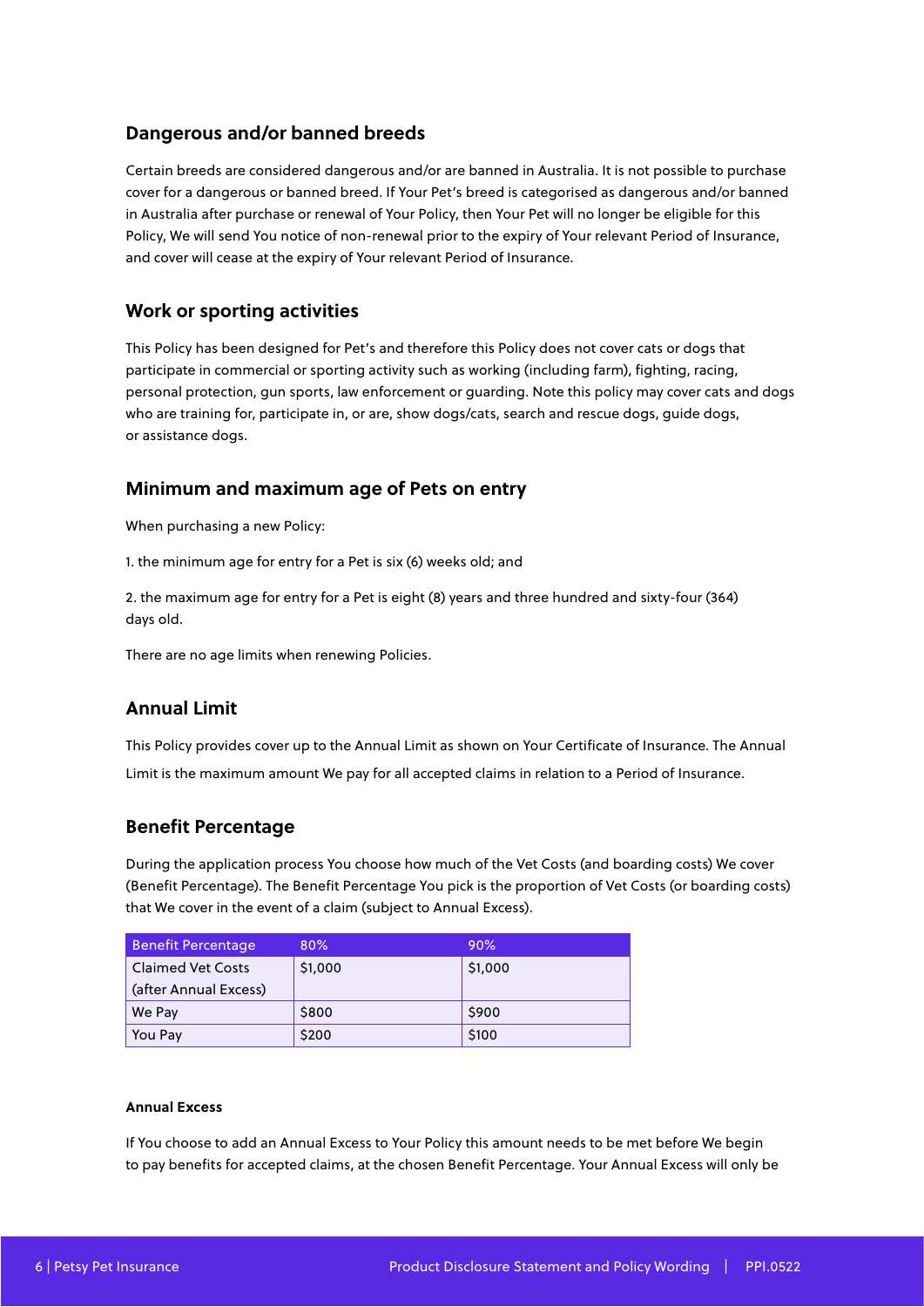applied to accepted claims. Your Annual Excess will reset at the start of each Period of Insurance.

| еханре                     |                          |                                        |  |
|----------------------------|--------------------------|----------------------------------------|--|
| <b>Benefit Percentage:</b> |                          | 80%                                    |  |
| <b>Annual Excess:</b>      |                          | \$150                                  |  |
|                            |                          | <b>During same Period of Insurance</b> |  |
|                            | <b>First Claim</b>       | <b>Second Claim</b>                    |  |
| <b>Claimed Vet Costs</b>   | \$200                    | \$200                                  |  |
| <b>Less Annual Excess</b>  | \$150                    | \$0                                    |  |
| We Pay                     | \$40 ((\$200-\$150)*80%) | \$160 (\$200*80%)                      |  |
| You Pay                    | \$160                    | \$40                                   |  |

#### **Vet Consultation for required Treatment of Injury, Illness, Dental Illness, Behavioural Problem or Specified Condition**

You can choose to opt out of cover for Vet Consultations related to required Treatment of Injury or Illness. You should consider if it is right for You to opt out of such cover under this Policy based on Your circumstances.

Where You choose not to opt out of this cover, We will cover costs of Vet Consultations related to required Treatment of Injury or Illness, but We will not cover costs of Vet Consultations or other Vet Costs relating to preventative and routine items, such as annual health check-ups (see General Exclusion 5). Preventive and routine items.

#### **Optional Extra Benefits**

**Example**

During the application process You will be provided with the option to include Optional Extra Benefits that cover certain conditions and Treatments which are not otherwise covered under the Policy.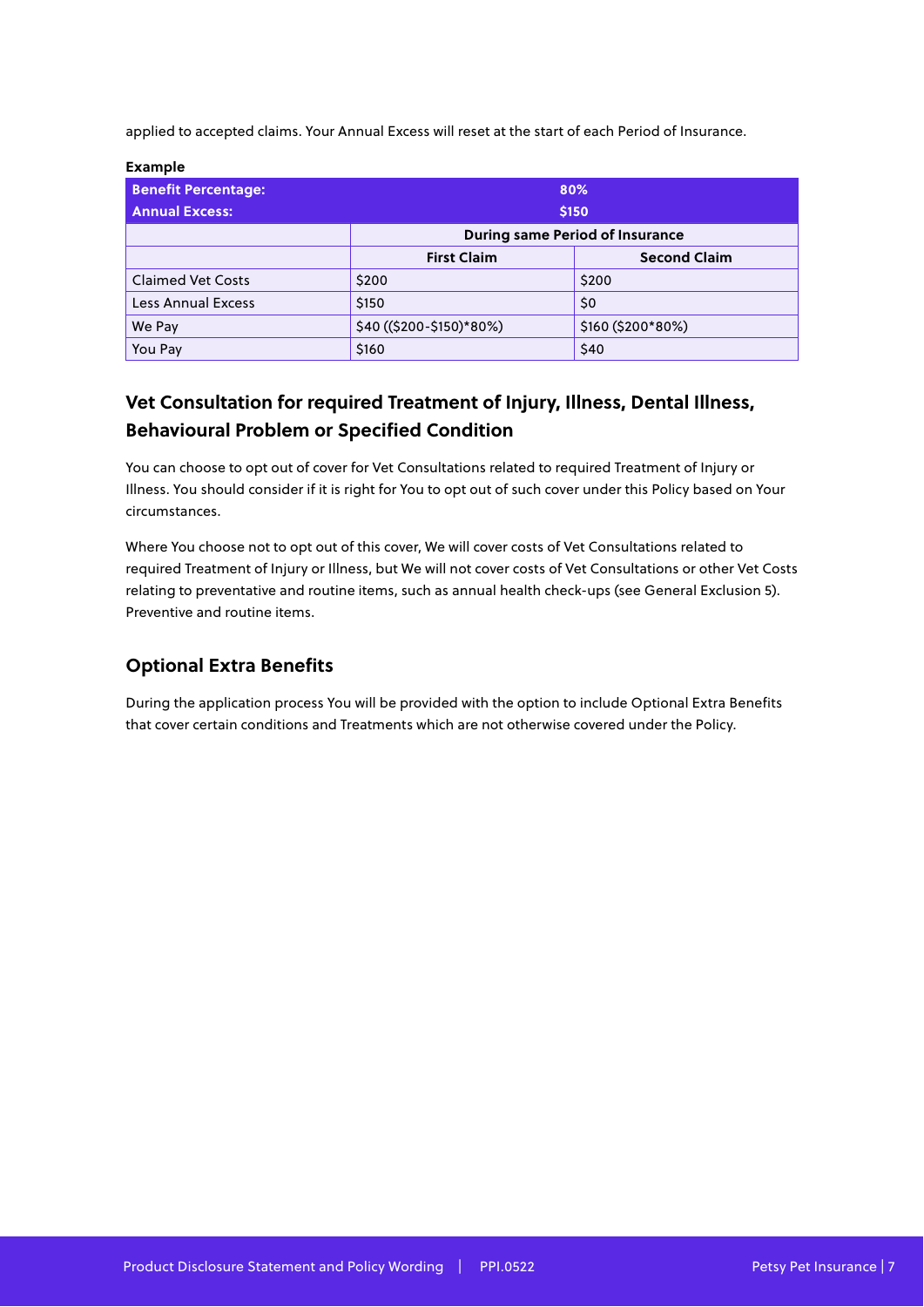## **Key Features, Benefits And Risks**

This is a general summary only.

Please refer to the relevant sections of the Policy Wording and Your Certificate of Insurance for full benefit details and applicable terms, limitations, conditions, exclusions and definitions.

## **What is Covered - Summary of Benefits**

| <b>Section</b>                         | <b>Name</b>                                       |
|----------------------------------------|---------------------------------------------------|
|                                        |                                                   |
| <b>Automatically Included Benefits</b> |                                                   |
| 1                                      | Vet Costs if Your Pet is Injured                  |
|                                        | If during the Period of Insurance and after any   |
|                                        | applicable Waiting Period, Your Pet suffers an    |
|                                        | Injury due to an Accident and You incur Vet Costs |
|                                        | for required Treatment (excluding Alternative     |
|                                        | Therapies), We will reimburse or pay a portion of |
|                                        | Your incurred Vet Costs related to the Treatment  |
|                                        | up to the Benefit Percentage, subject to the      |
|                                        | Annual Excess and Annual Limit as shown in Your   |
|                                        | Certificate of Insurance.                         |
| $\mathbf{2}$                           | <b>Vet Costs if Your Pet suffers an Illness</b>   |
|                                        | If during the Period of Insurance and after any   |
|                                        | applicable Waiting Period, Your Pet suffers an    |
|                                        | Illness (excluding Dental Illness and Behavioural |
|                                        | Problems) and You incur Vet Costs for required    |
|                                        | Treatment (excluding Alternative Therapies), We   |
|                                        | will reimburse or pay a portion of Your incurred  |
|                                        | Vet Costs related to the Treatment up to the      |
|                                        | Benefit Percentage, subject to the Annual Excess  |
|                                        | and Annual Limit as shown in Your Certificate     |
|                                        | of Insurance.                                     |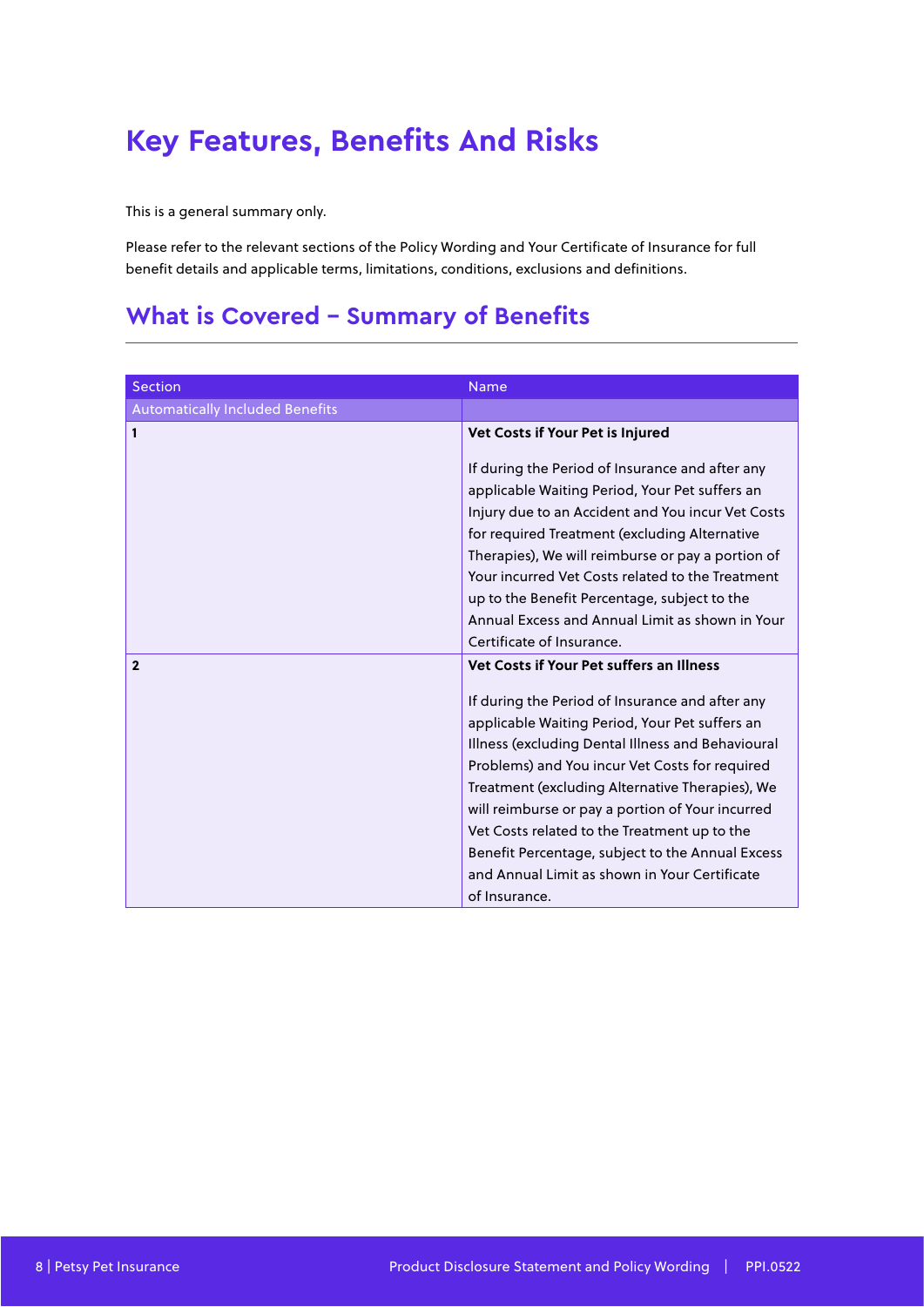| If during the Period of Insurance and after any<br>applicable Waiting Period, it is deemed necessary<br>by Your Vet to euthanise Your Pet because of<br>an Injury or Illness, We will reimburse or pay a<br>portion of Your incurred Vet Costs related to<br>euthanasia up to the Benefit Percentage, subject<br>to the Annual Excess and Annual Limit as shown<br>in Your Certificate of Insurance.<br>Vets Costs - Overseas (while in New Zealand or<br>4<br>Norfolk Island on a trip of not more than sixty<br>$(60)$ days)<br>If during the Period of Insurance and after any<br>applicable Waiting Period, Your Pet accompanies<br>You on a trip of not more than sixty (60) days to<br>New Zealand or Norfolk Island and suffers an<br>Injury or Illness (excluding Dental Illness and<br>Behavioural Problems) and You incur Vet Costs<br>for:<br>Required Treatment (excluding Alternative<br>$\bullet$<br>Therapies); and/or<br>Euthanasia if deemed humane and essential<br>$\bullet$<br>by Your Vet, We will reimburse or pay a<br>portion of Your incurred Vet Costs related<br>to Treatment and/or euthanasia up to the<br>Benefit Percentage, subject to the Annual<br>Excess and Annual Limit as shown in Your<br>Certificate of Insurance.<br><b>Emergency Pet Boarding</b><br>5<br>If during the Period of Insurance, You are | Vet Costs for essential Euthanasia |
|------------------------------------------------------------------------------------------------------------------------------------------------------------------------------------------------------------------------------------------------------------------------------------------------------------------------------------------------------------------------------------------------------------------------------------------------------------------------------------------------------------------------------------------------------------------------------------------------------------------------------------------------------------------------------------------------------------------------------------------------------------------------------------------------------------------------------------------------------------------------------------------------------------------------------------------------------------------------------------------------------------------------------------------------------------------------------------------------------------------------------------------------------------------------------------------------------------------------------------------------------------------------------------------------------------------------------------------------|------------------------------------|
|                                                                                                                                                                                                                                                                                                                                                                                                                                                                                                                                                                                                                                                                                                                                                                                                                                                                                                                                                                                                                                                                                                                                                                                                                                                                                                                                                |                                    |
|                                                                                                                                                                                                                                                                                                                                                                                                                                                                                                                                                                                                                                                                                                                                                                                                                                                                                                                                                                                                                                                                                                                                                                                                                                                                                                                                                |                                    |
|                                                                                                                                                                                                                                                                                                                                                                                                                                                                                                                                                                                                                                                                                                                                                                                                                                                                                                                                                                                                                                                                                                                                                                                                                                                                                                                                                |                                    |
|                                                                                                                                                                                                                                                                                                                                                                                                                                                                                                                                                                                                                                                                                                                                                                                                                                                                                                                                                                                                                                                                                                                                                                                                                                                                                                                                                |                                    |
|                                                                                                                                                                                                                                                                                                                                                                                                                                                                                                                                                                                                                                                                                                                                                                                                                                                                                                                                                                                                                                                                                                                                                                                                                                                                                                                                                |                                    |
|                                                                                                                                                                                                                                                                                                                                                                                                                                                                                                                                                                                                                                                                                                                                                                                                                                                                                                                                                                                                                                                                                                                                                                                                                                                                                                                                                |                                    |
|                                                                                                                                                                                                                                                                                                                                                                                                                                                                                                                                                                                                                                                                                                                                                                                                                                                                                                                                                                                                                                                                                                                                                                                                                                                                                                                                                |                                    |
|                                                                                                                                                                                                                                                                                                                                                                                                                                                                                                                                                                                                                                                                                                                                                                                                                                                                                                                                                                                                                                                                                                                                                                                                                                                                                                                                                |                                    |
|                                                                                                                                                                                                                                                                                                                                                                                                                                                                                                                                                                                                                                                                                                                                                                                                                                                                                                                                                                                                                                                                                                                                                                                                                                                                                                                                                |                                    |
|                                                                                                                                                                                                                                                                                                                                                                                                                                                                                                                                                                                                                                                                                                                                                                                                                                                                                                                                                                                                                                                                                                                                                                                                                                                                                                                                                |                                    |
|                                                                                                                                                                                                                                                                                                                                                                                                                                                                                                                                                                                                                                                                                                                                                                                                                                                                                                                                                                                                                                                                                                                                                                                                                                                                                                                                                |                                    |
|                                                                                                                                                                                                                                                                                                                                                                                                                                                                                                                                                                                                                                                                                                                                                                                                                                                                                                                                                                                                                                                                                                                                                                                                                                                                                                                                                |                                    |
|                                                                                                                                                                                                                                                                                                                                                                                                                                                                                                                                                                                                                                                                                                                                                                                                                                                                                                                                                                                                                                                                                                                                                                                                                                                                                                                                                |                                    |
|                                                                                                                                                                                                                                                                                                                                                                                                                                                                                                                                                                                                                                                                                                                                                                                                                                                                                                                                                                                                                                                                                                                                                                                                                                                                                                                                                |                                    |
| unexpectedly hospitalised for four (4) or more<br>consecutive days, and it is not reasonable for<br>someone who lives with You to look after Your Pet<br>and is therefore necessary for Your Pet to board<br>at a licensed kennel or cattery, We will reimburse<br>a portion of Your incurred boarding costs for a<br>period of up to thirty (30) days up to the Benefit<br>Percentage, subject to the Annual Excess and<br>Annual Limit as shown in Your Certificate of<br>Insurance.                                                                                                                                                                                                                                                                                                                                                                                                                                                                                                                                                                                                                                                                                                                                                                                                                                                         |                                    |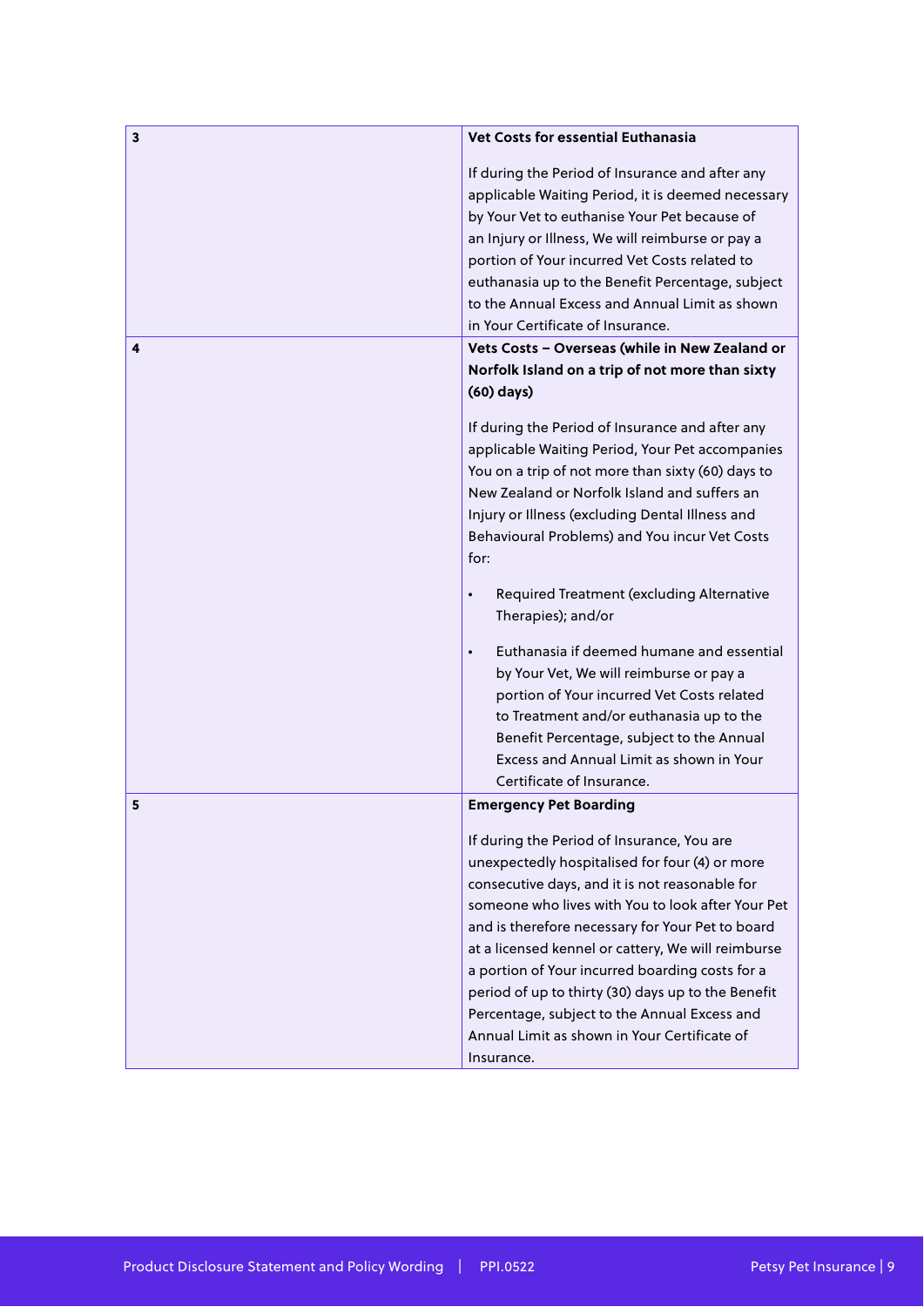| <b>Optional Extra Benefits</b> |                                                                                                                                                                                                                                                                                                                                                                                                                                                                                                                                                                                                 |
|--------------------------------|-------------------------------------------------------------------------------------------------------------------------------------------------------------------------------------------------------------------------------------------------------------------------------------------------------------------------------------------------------------------------------------------------------------------------------------------------------------------------------------------------------------------------------------------------------------------------------------------------|
| 6                              | <b>Vet Costs - Dental Illness</b>                                                                                                                                                                                                                                                                                                                                                                                                                                                                                                                                                               |
|                                | If during the Period of Insurance and after any<br>applicable Waiting Period, Your Pet suffers a<br>Dental Illness and You incur Vet Costs for required<br>Treatment (excluding Alternative Therapies), We<br>will reimburse or pay a portion of Your incurred<br>Vet Costs related to the Treatment up to the<br>Benefit Percentage, subject to the Annual Excess<br>and Annual Limit as shown in Your Certificate of<br>Insurance. Examples of Dental Illnesses: Dental                                                                                                                       |
|                                | diseases, gingivitis, periodontal disease.                                                                                                                                                                                                                                                                                                                                                                                                                                                                                                                                                      |
| 7                              | <b>Vet Costs - Behavioural Problems</b><br>If during the Period of Insurance and after any<br>applicable Waiting Period, Your Pet suffers a<br>Behavioural Problem and You incur Vet Costs<br>for required Treatment (excluding Alternative<br>Therapies), We will reimburse or pay a portion of<br>Your incurred Vet Costs related to the Treatment<br>up to the Benefit Percentage, subject to the<br>Annual Excess and Annual Limit as shown in<br>Your Certificate of Insurance.<br>Examples of Behavioural Problems: Excessive<br>licking, fur pulling, pacing and destructive<br>chewing. |
| 8                              | <b>Vet Costs - Alternative Therapies</b><br>If during the Period of Insurance and after any<br>applicable Waiting Period, Your Pet suffers an<br>Injury or Illness and You incur Vet Costs for<br>required Alternative Therapies Treatment, We<br>will reimburse or pay a portion of Your incurred<br>Vet Costs related to the Alternative Therapies<br>Treatment up to the Benefit Percentage, subject<br>to the Annual Excess and Annual Limit as shown<br>in Your Certificate of Insurance.<br>Examples of Alternative Therapies: Acupuncture,<br>physiotherapy, hydrotherapy.               |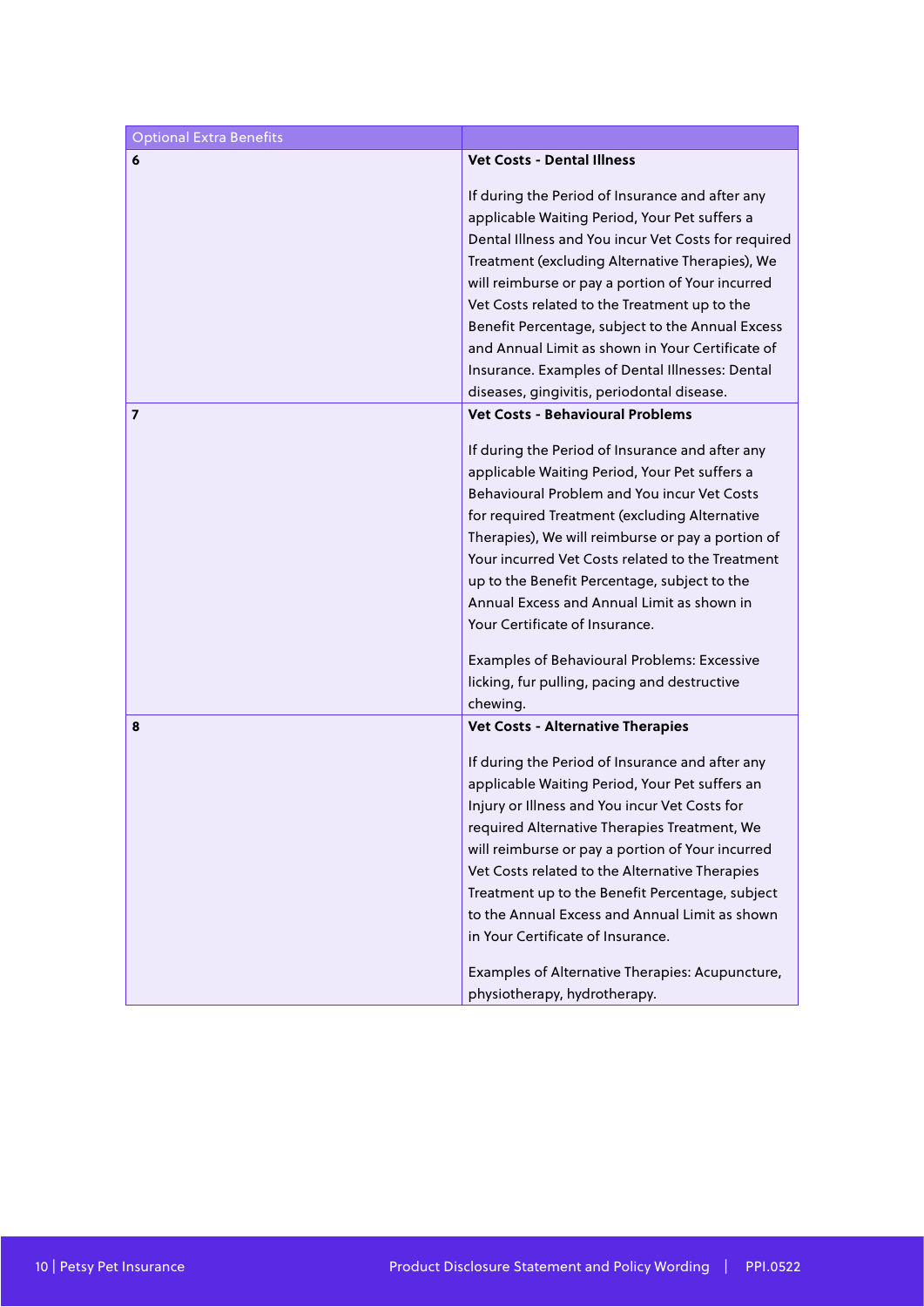## **What is Not Covered – Summary of Exclusions**

| What is not covered            | Some examples                                                                                                                                                                                                                                                                                                                                                           |
|--------------------------------|-------------------------------------------------------------------------------------------------------------------------------------------------------------------------------------------------------------------------------------------------------------------------------------------------------------------------------------------------------------------------|
| <b>Pre-existing Conditions</b> | • Vet Costs for Treatment of Pre-existing<br>Conditions;<br>unless an exception to this exclusion is<br>$\bullet$<br>approved by Us after a Pre-existing Condition<br>assessment as specified on Your Certificate<br>of Insurance                                                                                                                                       |
| Desexing                       | • Vet Costs for spaying or neutering of Your Pet;<br>We do, however, cover additional Vet Costs<br>$\bullet$<br>for required Treatment of complex cryptorchid<br>(undescended testicles) if it is not a<br>Pre-existing Condition. We will reduce the<br>Vet Costs by the amount the Vet would have<br>charged for neutering before applying the<br>Benefit Percentage. |
| Certain conditions             | There is no cover for Dental Illness or<br>$\bullet$<br>Behavioural Problems (unless You have chosen<br>to include as Optional Extra Benefits).                                                                                                                                                                                                                         |

| What is not covered             | Some examples                                                                                                                                                                                                                                                                                                                        |
|---------------------------------|--------------------------------------------------------------------------------------------------------------------------------------------------------------------------------------------------------------------------------------------------------------------------------------------------------------------------------------|
| Your actions including Pet care | Actions or neglect resulting in Vet Costs or<br>$\bullet$<br>additional Vet Costs including not following<br>Your Vet's advice;<br>Vaccinatable diseases if not up to date with<br>$\bullet$<br>vaccinations.                                                                                                                        |
| Preventative and routine items  | Preventative and routine items to take care of<br>$\bullet$<br>Your Pet including:<br>health exams, annual check-ups and<br>$\bullet$<br>vaccinations;<br>parasite prevention;<br>$\bullet$<br>shampoo/conditioners, including medicated<br>$\bullet$<br>ones;<br>food, including prescription food and<br>$\bullet$<br>supplements. |
| <b>Certain Treatments</b>       | Alternative Therapies (unless You have chosen<br>$\bullet$<br>to include as Optional Extra Benefits);<br><b>Experimental Treatments;</b><br>$\bullet$<br><b>Breeding related Treatments;</b><br>$\bullet$<br>Elective procedures or activities.<br>$\bullet$                                                                         |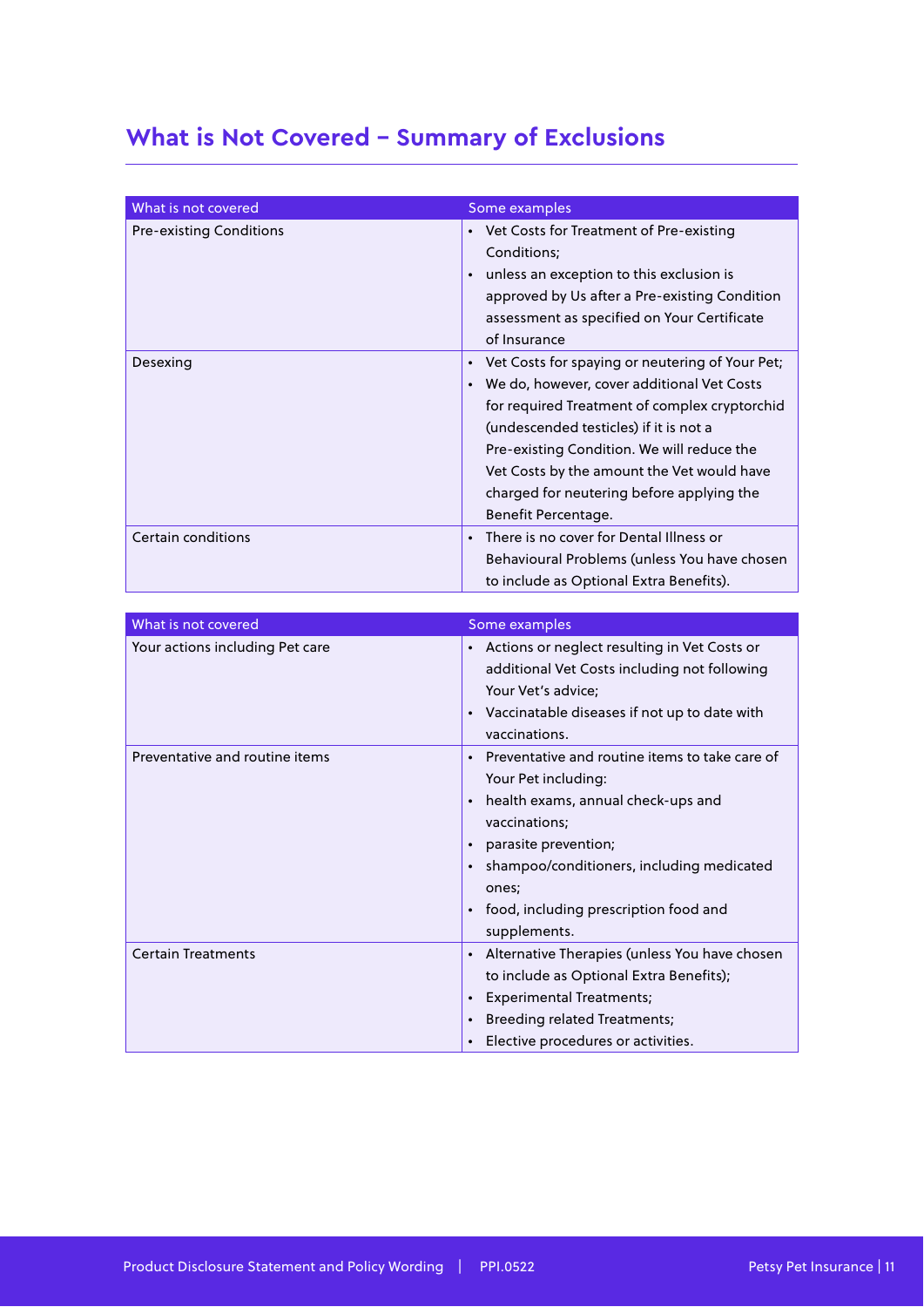| <b>Certain Vet Costs</b> | Emergency costs when it was not an<br>$\bullet$<br>emergency;<br>Medications not registered or approved in<br>$\bullet$<br>Australia (or in New Zealand/Norfolk Island in<br>respect of Section 4 - Vet Costs - Overseas of<br>the Policy Wording);<br>Costs after Your Pet's death. |
|--------------------------|--------------------------------------------------------------------------------------------------------------------------------------------------------------------------------------------------------------------------------------------------------------------------------------|
| Other general exclusions | <b>Waiting Periods;</b><br>Epidemics, pandemics or new influenza;<br>Nuclear or radioactive weapons/materials;<br>$\bullet$<br>Acts of war or civil unrest.                                                                                                                          |

## **Waiting Periods**

Waiting Periods apply to Your Policy, as shown on Your Certificate of Insurance. Cover is only available after any applicable Waiting Period has elapsed.

Any Injury, Illness, Dental Illness, Behavioural Problem or Specified Condition that occurs during any applicable Waiting Period will also be deemed to be a Pre-existing Condition (see Pre-existing Conditions & Pre-existing Condition Assessment).

Therefore, no benefits are payable for Vet Costs related to Treatment of an:

1. Injury due to an Accident; suffered; during a Waiting Period or

2. Illness (including Behavioural Problems & Dental Illness); suffered; during a Waiting Period.

Different Waiting Periods may apply to Injury, Illness, Dental Illness, Behavioural Problems or Specified Conditions.

A new Waiting Period also applies from the effective date of any agreed increase in Your cover.

For a Waiting Period that may apply to Specified Conditions, and other conditions (e.g. Dental Illness), You may submit an additional application to request the Waiting Period to be reduced.

In order for Us to consider whether a reduction of the Waiting Period can be provided We will require:

- 1. a completed request form from You, which will require You to have Your Pet examined by a Vet at Your own expense; and
- 2. Your Pet's medical history. You will be reasonably required to aid in the process of obtaining Your Pet's medical history e.g. by providing details of any Vets Your Pet has seen in the past.

We will provide You with an updated Certificate of Insurance which lists any condition We have agreed to reduce the Waiting Period for.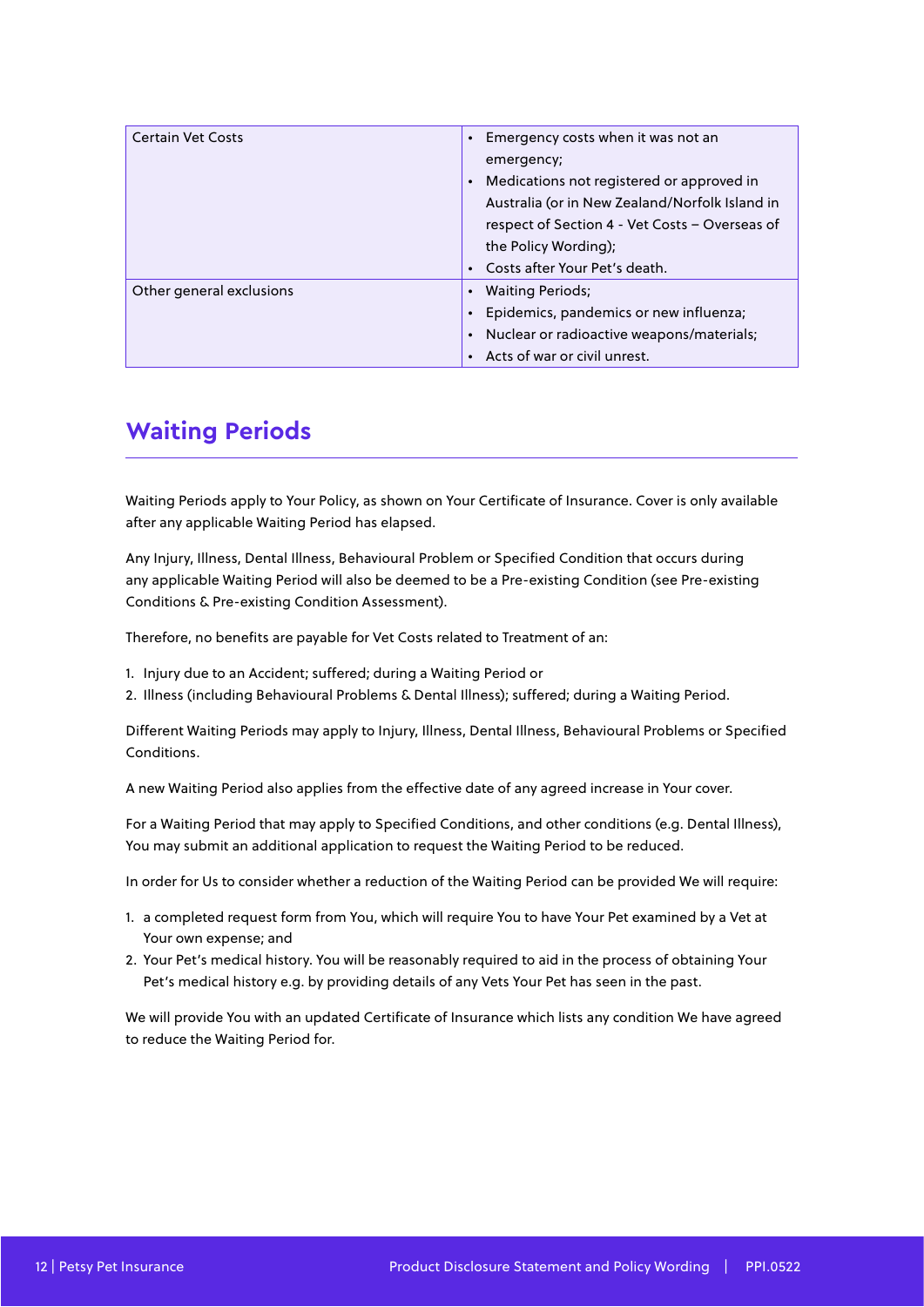## **Pre-existing Conditions**

There is no cover under this Policy for Vet Costs for Treatment of Pre-existing Conditions, unless an exception to this exclusion is approved by Us after a Pre-existing Condition assessment (as set out below).

A Pre-existing Condition is defined as:

An Injury, Illness, Dental Illness, Behavioural Problem or Specified Condition (including Bilateral Conditions, and other conditions that are related to, secondary to, or results of) that:

- a. first occurred or showed symptoms of ; or
- b. was identified or investigated by a Vet; or
- c. You were aware of or a reasonable person in the circumstances could be expected to have known about, before Your Pet's First Date of Cover; before a change of coverage became effective, or during any applicable Waiting Period.

#### **Pre-existing Condition Assessment**

When We conduct the assessment of Your first claim under the Policy We will also arrange for a full assessment of Your Pet's available medical history. You will be reasonably required to aid in the process of obtaining Your Pet's medical history e.g. by providing details of any Vets Your Pet has seen in the past. This assessment will establish what Pre-existing Conditions, if any, Your Pet has, and We will share the assessment outcome with You. You may request a Pre-existing Condition assessment before Your first claim (for example during the cooling-off period).

Where Pre-existing Conditions have been identified during an assessment, We will issue You an updated Certificate of Insurance which will list them, including whether they may be reviewed at a future date, the earliest future date a review may be requested by You and any supporting information required at that time. If a Pre-existing Condition is not reviewable, this means it will be excluded for as long as You continue to hold the cover.

The completion of a Pre-existing Condition Assessment does not override the Pre-existing Condition definition or remove General Exclusion relating to Pre-existing Conditions (listed as General Exclusion (1)). This is because Our assessment can only be completed based on what We have been able to obtain and review, and receipt of missing medical history and/or additional information in the future may change the outcome of the assessment.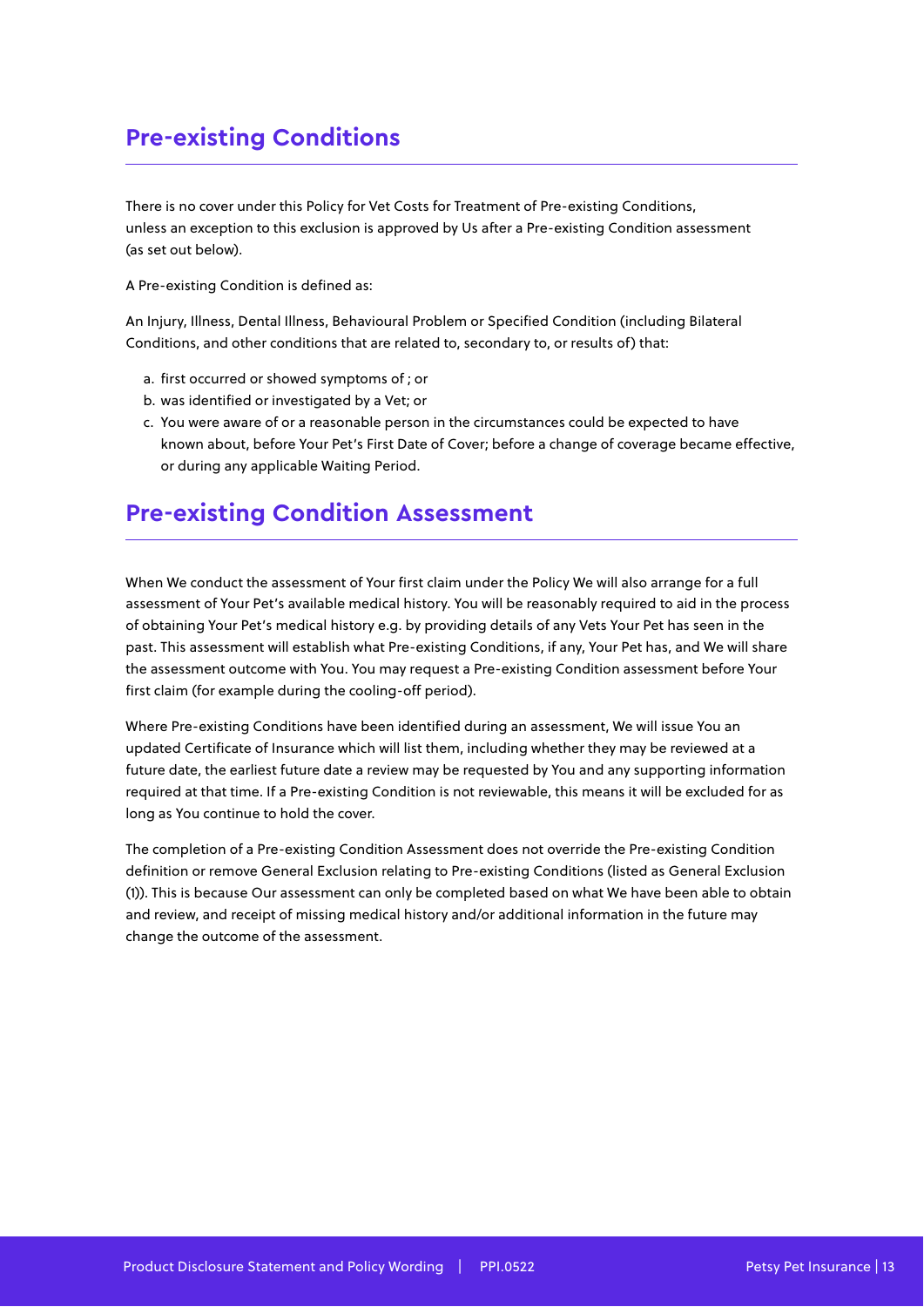## **The Cost Of The Policy And Paying For The Insurance**

#### **Premium**

All cover is subject to the payment of Premium and the terms, conditions, exclusions and provisions of this Policy.

The Premium payable by You will be shown in the Certificate of Insurance. The Premium is calculated at the time You purchase Your Policy, make a change to Your Policy or renew Your Policy, after taking into consideration several risk factors including:

Your Pet's species, gender, breed, location, Our claims experience and events that impact the insurance industry.

These risk factors may change over time.

As Your Pet gets older the likelihood of them falling ill increases and the cost of veterinary procedures generally also increases.

This means that the Premium is likely to increase for each Renewal Policy. Therefore, You should consider the cost and Policy terms and conditions that apply for the first Period of Insurance and note that Your Premium may increase over time.

Premiums are subject to Commonwealth and State taxes and/or charges where applicable.

They can include GST, stamp duty, and any other charges.

### **Other Costs, Fees and Charges**

Other costs, fees and charges which may be applicable to the purchase of Your Policy include:

Commission: Petsy or Knose may receive a commission payment from Us when the Policy is issued, varied or renewed. For details of the relevant commission paid, please refer to the Certificate of Insurance, the Financial Services Guide or contact Petsy directly.

Policy fee: A Policy fee of up to \$2.50 (inclusive of GST) per month is charged by Knose for administration and compliance costs associated with Knose's role in the administration of this product. This Policy fee is in addition to the Premium and is noted separately in the tax invoice issued. For details of the Policy fee payable, please refer to the Financial Services Guide or contact Petsy directly.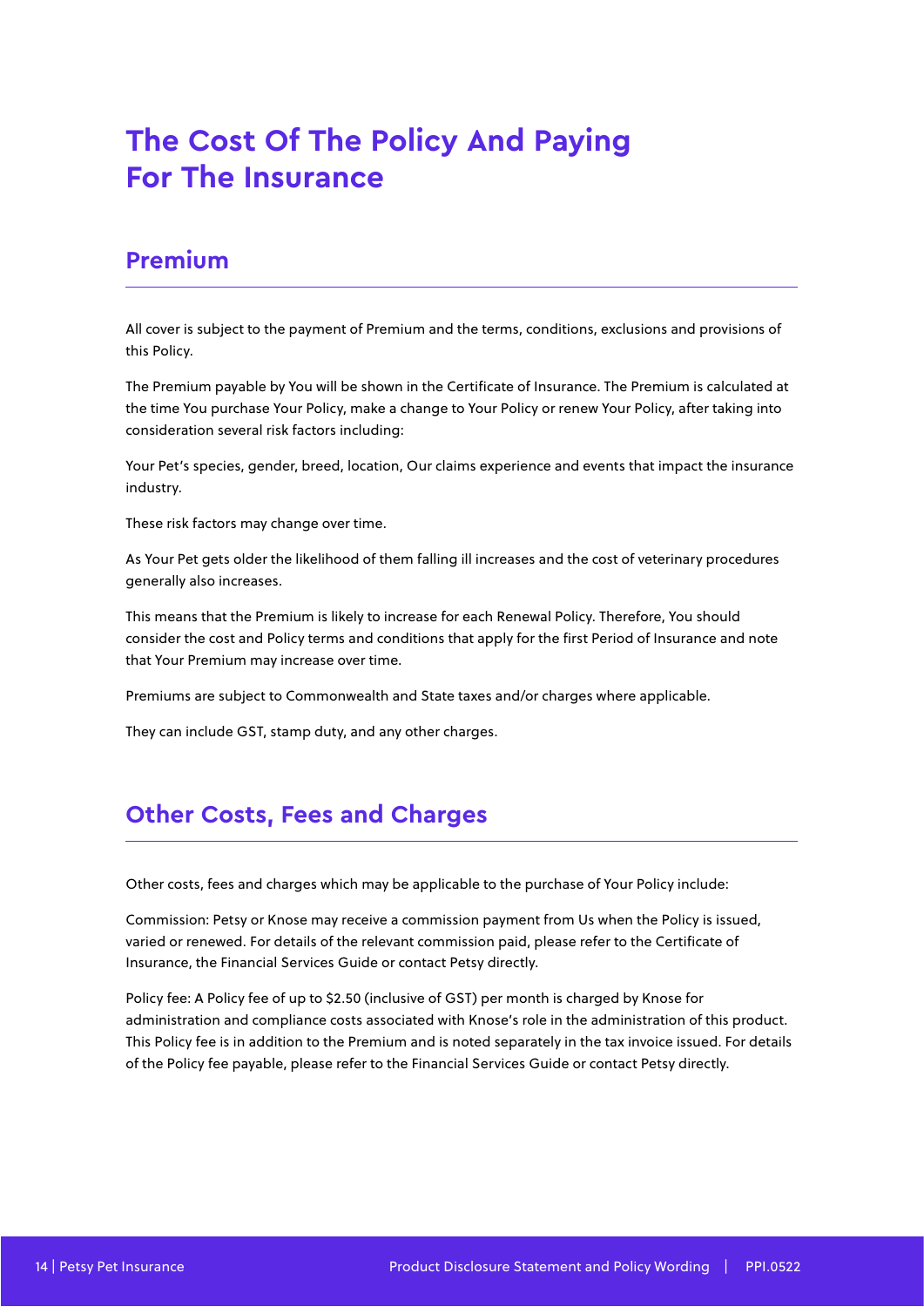## **Goods and Services Tax ('GST')**

All monetary limits in Your Policy are inclusive of GST.

In the event of a claim, if You are not registered for GST, We will reimburse You the GST component in addition to the amount We pay You.

If You are registered for GST, We will not pay You the GST component. You must advise Us if You are entitled to claim an input tax credit in relation to the GST payable and the extent of that entitlement. If You do not provide this information to Us, You may be liable to pay an amount of GST on payments You receive.

## **Cooling-off Period**

There is a thirty (30) day cooling-off period. If You wish to cancel Your Policy, You can cancel it by contacting Petsy within thirty (30) days of the Issue Date.

We will refund all the Premium and Policy fee paid less any non-refundable government charges, taxes and levies that We have paid.

You cannot exercise this right if You have made a claim under Your Policy during the cooling-off period.

Even after this cooling-off period ends, You still have cancellation rights. See General Conditions.

## **Policy Documents, Privacy And Complaints**

#### **Receiving Your Policy Documents**

You may choose to receive Your Policy documents:

- electronically, including but not limited to email; or
- by post.

If You tell Petsy to send Your Policy documents electronically, Petsy will send them to the email address that You have provided. This will continue until You tell Petsy otherwise or until Petsy advises that this method is no longer suitable. Each electronic communication will be deemed to be received by You twenty-four (24) hours after it leaves Petsy's information system. If You do not tell Petsy to send Your Policy documents electronically, the Policy documents will be sent to the mailing address that You have provided.

You are responsible for ensuring that the email and contact details that Petsy has are up to date. Please contact Petsy to change any email or contact details.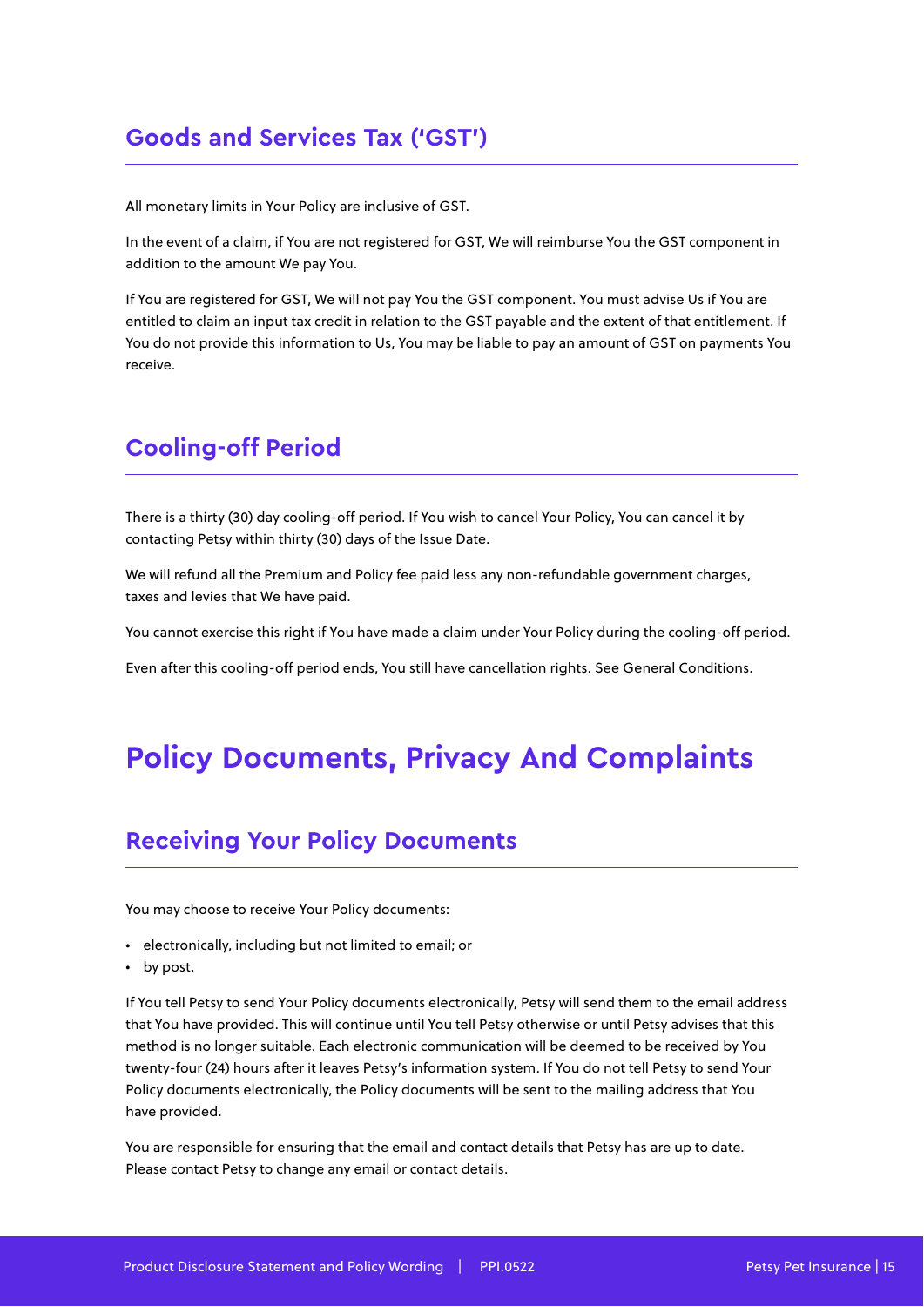## **Updating this PDS**

We will not make any change to the Policy that will affect the cover after the start of the Period of Insurance. Where a change is made to the Policy, We will issue You with new Policy documents or other compliant document to update the relevant information except in limited cases.

A paper copy of any updated information is available to You at no cost by contacting Petsy.

#### **Renewal of Your Policy**

Before Your Policy expires, We will provide You with a notice to advise whether We intend to offer a Renewal Policy.

As long as You continue to hold the cover, pay Your Premium when it falls due and meet the conditions of cover, We will not refuse to provide You with a Renewal Policy due to the number of claims You may have made or if Your Pet has developed chronic conditions.

A new PDS, Supplementary PDS and/or Policy documents may also be applicable to Your Renewal Policy.

Any changes applicable to Your Renewal Policy will reflect updates associated with insuring pets with similar characteristics to Your Pet, including costs of veterinary procedures.

Your renewal notice will ask You to tell Us whether all of the details are still correct; You must also tell Us if any details You have previously given Us have changed. If We don't hear back from You at renewal, We will take it as though nothing has changed.

If You are happy with the renewal terms, and You don't have to notify Us of any changes You won't need to contact Us. If We don't hear from You by the renewal date, We will automatically renew the Policy and deduct the new Premium instalments from Your nominated credit card or direct debit account where You pay Your Premium by instalments.

If You don't want to take up the renewal, would like to make changes or update information, You will need to contact Us before the renewal date.

The cooling-off period applies to each Renewal Policy.

#### **Joint Privacy Statement**

In this Privacy Statement the use of 'We', 'Us' and 'Our' means Allied World, Knose and Petsy unless specified otherwise.

While Allied World, Knose and Petsy maintain separate Privacy Policies, this joint Privacy Statement is a summary of Our respective Privacy Policies and provides an overview of how We collect, disclose and handle Your Personal Information. Our Privacy Policies may change from time to time and where this occurs We will notify You.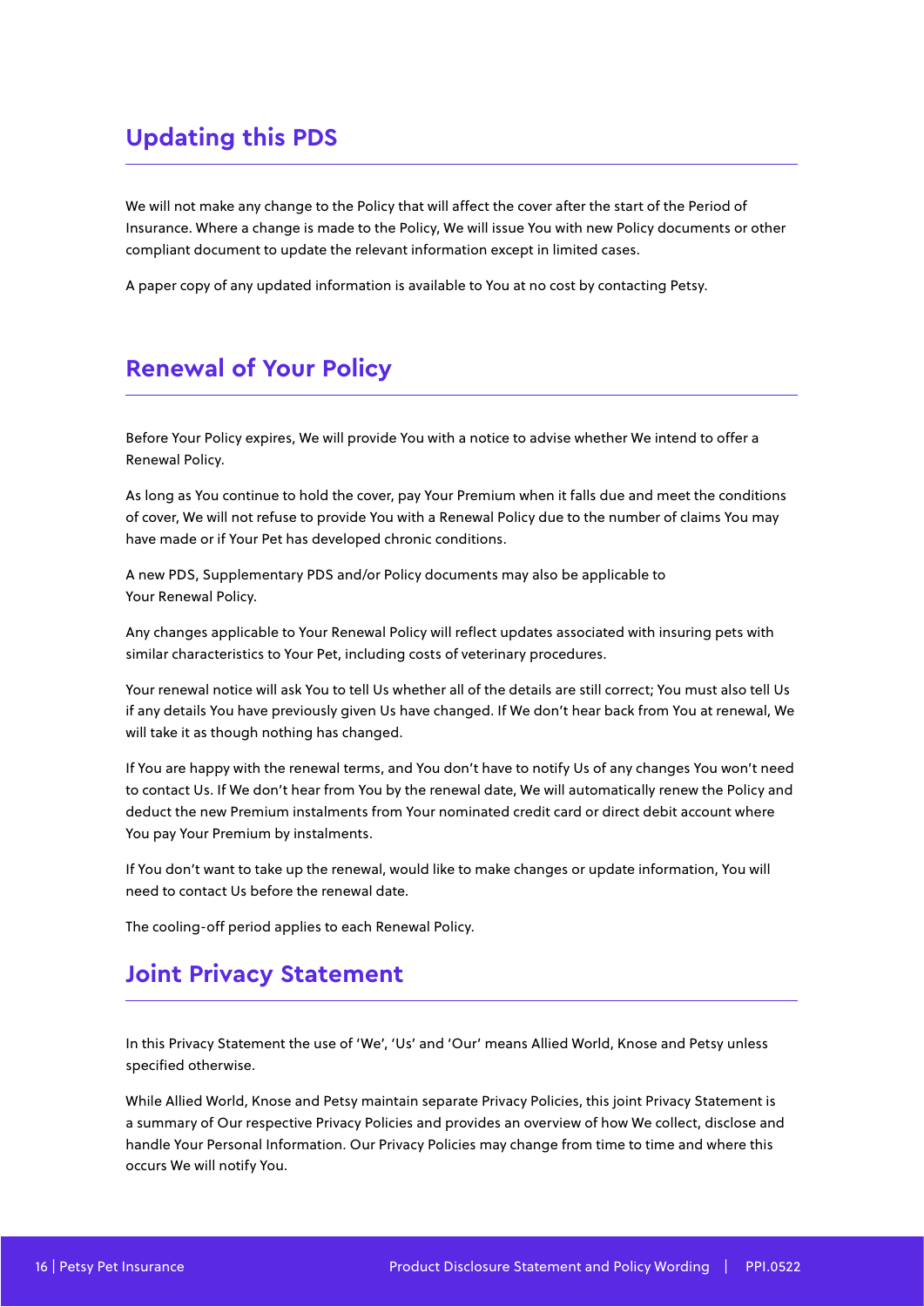We are committed to protecting Your privacy. We are bound by the obligations of the Privacy Act 1988 (Cth). This sets out basic standards relating to the collection, use, storage and disclosure of personal information.

The primary purpose for Our collection, use, storage and disclosure of Your personal information is to enable Us to provide insurance services to You.

We need to collect, use and disclose Your personal information (which may include sensitive information) to consider Your application for insurance and to provide the cover You have chosen, administer the insurance and assess any claim. You can choose not to provide Us with some of the details or all Your personal information, but this may affect Our ability to provide the cover, administer the insurance and/or assess a claim.

We may disclose the personal information We collect to third parties who assist Us in providing the above services, such as related entities, distributors, agents, insurers, reinsurers and service providers. Some of these third parties may be located outside of Australia, for example Singapore, United Kingdom or the United States of America. In all instances where personal information may be disclosed to third parties who may be located overseas, We will take reasonable measures to ensure that the overseas recipient holds and uses Your personal information in accordance with the consent provided by You and in accordance with Our obligations under the Privacy Act 1988 (Cth).

Allied World's Privacy Policy contains information on the kinds of personal information Allied World collects and holds, how Allied World does so and the purposes for which Allied World collects, holds, and discloses personal information. It also contains information on how Allied World can access Your personal information, how You can seek correction of such information or make a privacy related complaint and when Allied World is likely to disclose personal information to third parties and overseas recipients, including the countries in which Allied World is likely located.

You can download a copy of Allied World's Privacy Policy by visiting http://www.alliedworldinsurance.com/australia or request a copy to be sent to You by calling (02) 8015 2500.

You can download a copy of Knose's Privacy Policy by visiting http://www.knose.com.au or request a copy to be sent to You by calling 1300 356 642.

You can download a copy of Petsy's Privacy Policy by visiting http://www.petsy.com.au or request a copy to be sent to You by calling 1300 952 790.

Personal Information will be obtained from individuals directly where possible and practicable to do so. Sometimes it may be collected indirectly (e.g. from Your insurance intermediary or co-insureds).

If You provide personal information for another person You represent to Us that:

- You have the authority from them to do so and it is as if they provided it to Us;
- You have made them aware that You will or may provide their personal information to Us, the types of third parties We may provide it to, the relevant purposes We and the third parties We disclose it to will use it for, and how they can access it. If it is sensitive information We rely on You to have obtained their consent on these matters. If You have not done or will not do either of these things, You must tell Us before You provide the relevant information.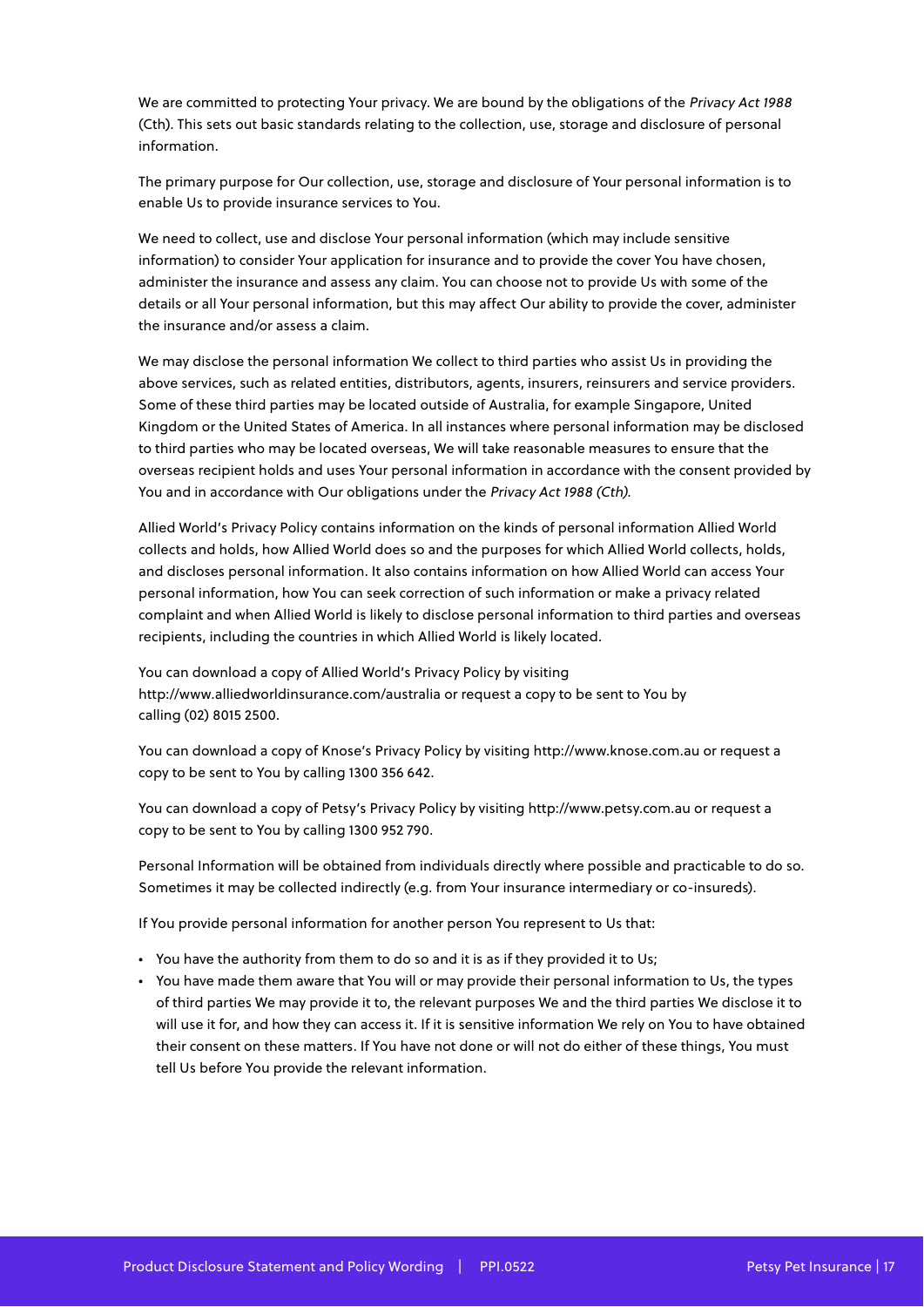You are entitled to access Your personal information and request correction if required. By providing Us with Your personal information, You consent to Our collection, use and disclosure, as well as outlined above and in accordance with Our Privacy Policies. This consent remains valid unless You alter or revoke it by giving written notice to Us. Should You wish to withdraw Your consent, We may not be able to provide insurance services to You.

If You wish to gain access to your Personal Information, want us to correct or update it, have a complaint about how we have treated your Personal Information or any other query relating to our Privacy Policy, please contact our Privacy Officer during business hours in Sydney on:

#### **Please contact Allied World**

**Phone** +612 8015 2500

**Email** auscompliance@awac.com

**Address** Allied World Assurance Company, Ltd Level 21, Australia Square 264 George Street Sydney, NSW 2000

**Or visit** www.alliedworldinsurance.com/australia

#### **Please contact Knose**

**Phone** +1300 356 642

**Email** privacy@knose.com.au

**Address** Knose Pet Care Made Easy Privacy Officer Level 4, 97-99 Bathurst Street Sydney, NSW 2000

**Or visit** www.knose.com.au

#### **Please contact Petsy**

**Phone** 1300 952 790

**Email** hello@petsy.com.au

**Address** Petsy Privacy Officer Level 2, 204 Clarence Street Sydney, NSW 2000

**Or visit** www.petsy.com.au

#### **Complaints And Dispute Resolution Process**

Petsy, Knose and Allied World are committed to meeting and exceeding Our clients' reasonable expectations whenever possible and would like to know if Your reasonable expectations haven't been met. You are entitled to make a complaint about any aspect of Your relationship with Petsy, Knose or Allied World including the conduct of Our agents and authorised representatives. Petsy, Knose or their agent, or in the case of Allied World, its agent, will attempt in good faith to resolve any complaint/ dispute in a fair, transparent and timely manner.

We aim to align with the General Insurance Code of Practice and comply with any relevant Australian Securities and Investments Commission ('ASIC') guidelines.

Any complaint relating to this insurance should be referred to Petsy in the first instance:

**Email:** support@petsy.com.au **Phone:** 1300 952 790 **Postal Address:** Petsy Complaints Officer PO Box A2016, Sydney South, NSW 1235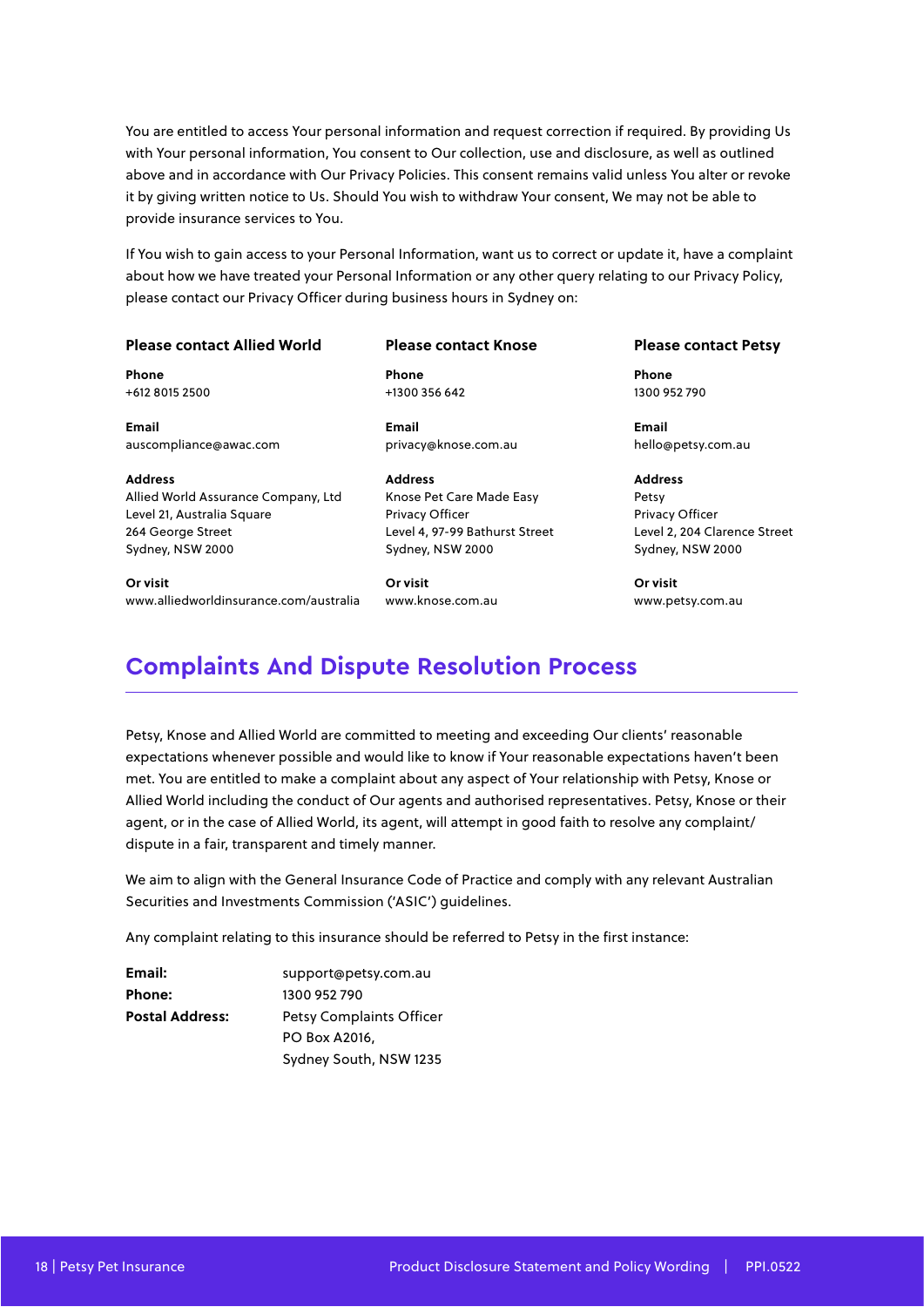If We do not make a decision within the period that We tell You We will respond, We will tell You about Your right to lodge a complaint with an external dispute resolution scheme. If You are not happy with our response, You can refer Your complaint to the Australian Financial Complaints Authority ('AFCA') subject to its rules. AFCA provides a free and independent dispute resolution service for consumers who have general insurance disputes falling within its rules.

AFCA's contact details are:

| Phone:          | 1800 931 678                              |
|-----------------|-------------------------------------------|
| Email:          | info@afca.org.au                          |
| <b>Address:</b> | Australian Financial Complaints Authority |
|                 | GPO Box 3, Melbourne VIC 3001             |
| Website:        | www.afca.org.au                           |

## **Policy Wording**

Where We have agreed to enter into a Policy with You, in return for You paying Us or agreeing to pay the required Premium, We will provide You with cover:

- up to the Benefit Percentage, subject to Annual Excess and Annual Limit as shown on Your Certificate of Insurance;
- subject to the any applicable Waiting Period(s) as shown on Your Certificate of Insurance; and
- subject to the terms, conditions, provisions and exclusions of the Policy.

#### **Section 1: Vet Costs - Injury**

| <b>What is Covered</b>      | If during the Period of Insurance Your Pet suffers an Injury due to an                                                                                                                                   |
|-----------------------------|----------------------------------------------------------------------------------------------------------------------------------------------------------------------------------------------------------|
|                             | Accident and You incur Vet Costs for required Treatment.                                                                                                                                                 |
| <b>What We will Pay</b>     | We will reimburse or pay a portion of Your incurred Vet Costs related to the                                                                                                                             |
|                             | Treatment up to the Benefit Percentage, subject to the Annual Excess and                                                                                                                                 |
|                             | Annual Limit as shown in Your Certificate of Insurance against Section 1: Vet                                                                                                                            |
|                             | Costs - Injury.                                                                                                                                                                                          |
| <b>What is not Covered</b>  | In addition to the General Exclusions, We will not pay for:                                                                                                                                              |
|                             | Alternative Therapies (if You have chosen these as Optional Extra<br>$\bullet$<br>Benefits, then those will appear in Section 8: Vet Costs - Alternative<br>Therapies);                                  |
|                             | Treatment of Injury as a result of Behavioural Problems (if You have<br>$\bullet$<br>chosen these as Optional Extra Benefits, then those will appear in<br>Section 7: Vet Costs - Behavioural Problems); |
|                             | Vet Consultations related to certain Treatment where You have opted<br>$\bullet$<br>out of cover as evidenced on Your Certificate of Insurance.                                                          |
| <b>Terms and Conditions</b> | See General Conditions section of the Policy Wording.                                                                                                                                                    |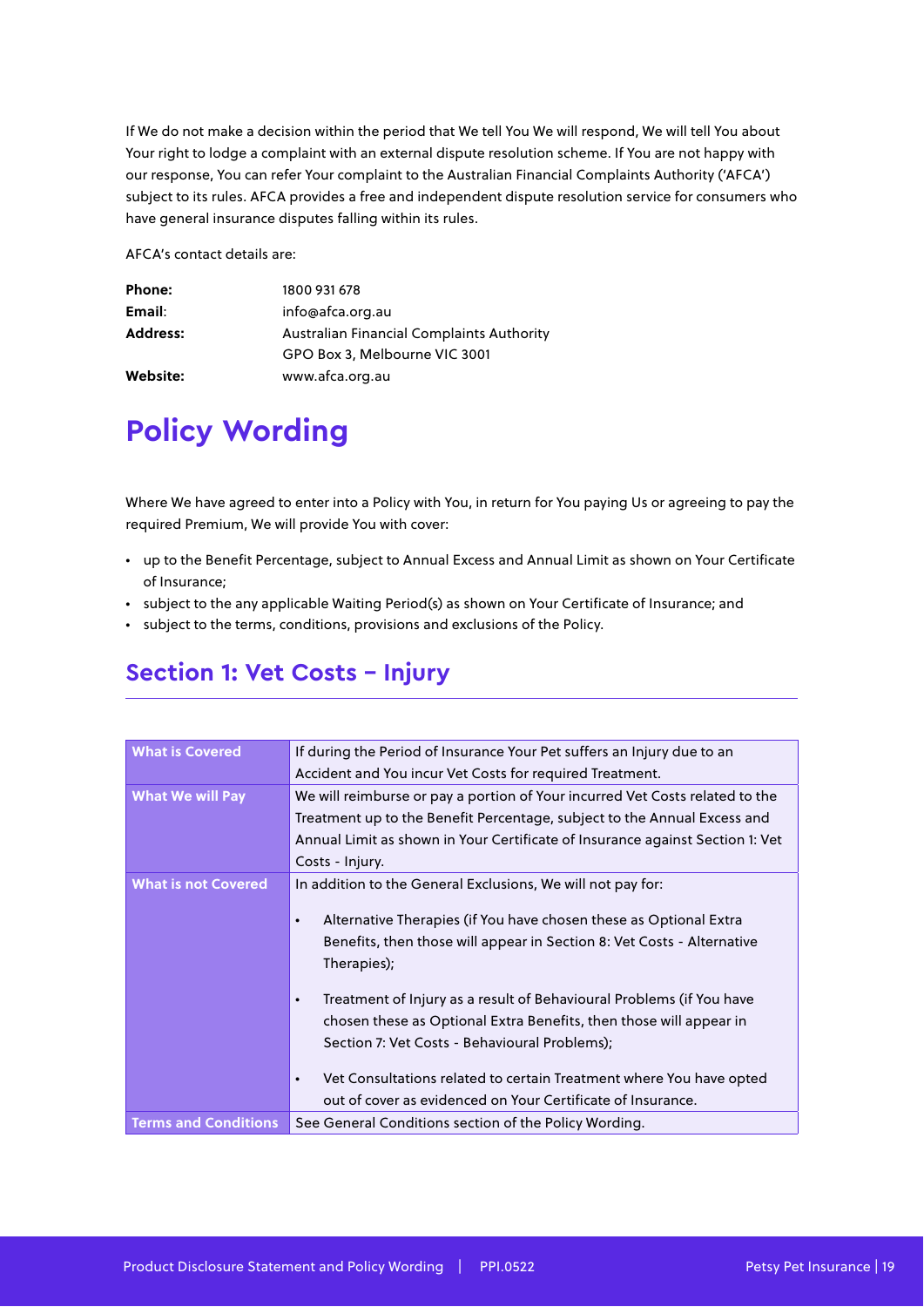### **Section 2: Vet Costs – Illness (excluding Dental Illness & Behavioural Problems)**

| <b>What is Covered</b>      | If during the Period of Insurance and after any applicable Waiting Period,                   |
|-----------------------------|----------------------------------------------------------------------------------------------|
|                             | Your Pet suffers an Illness and You incur Vet Costs for required Treatment.                  |
| <b>What We will Pay</b>     | We will reimburse or pay a portion of Your incurred Vet Costs related to the                 |
|                             | Treatment up to the Benefit Percentage, subject to the Annual Excess and                     |
|                             | Annual Limit as shown in Your Certificate of Insurance against Section 2:                    |
|                             | Vet Costs - Illness (excluding Dental Illness & Behavioural Problems).                       |
| <b>What is not Covered</b>  | In addition to the General Exclusions section of the Policy Wording, We will<br>not pay for: |
|                             | 1. Alternative Therapies (if You have chosen these as Optional Extra                         |
|                             | Benefits, then those will appear in Section 8: Vet Costs - Alternative<br>Therapies);        |
|                             | 2. Treatment of Illness as a result of Behavioural Problems (if You have                     |
|                             | chosen these as Optional Extra Benefits, then those will appear in                           |
|                             | Section 7: Vet Costs - Behavioural Problems);                                                |
|                             | 3. Treatment of Behavioural Problems (if You have chosen these as                            |
|                             | Optional Extra Benefits, then those will appear in Section 7: Vet Costs -                    |
|                             | Behavioural Problems);                                                                       |
|                             | 4. Treatment of Dental Illness (if You have chosen these as Optional Extra                   |
|                             | Benefits, then those will appear in Section 6: Vet Costs - Dental Illness);                  |
|                             | 5. Vet Consultations related to certain Treatment where You have opted out                   |
|                             | of cover as evidenced on Your Certificate of Insurance.                                      |
| <b>Terms and Conditions</b> | See General Conditions section of the Policy Wording.                                        |

## **Section 3: Vet Costs – Essential Euthanasia**

| <b>What is Covered</b>                                             | If during the Period of Insurance and after any applicable Waiting Period, |  |
|--------------------------------------------------------------------|----------------------------------------------------------------------------|--|
|                                                                    | it is deemed necessary by Your Vet to euthanise Your Pet because of an     |  |
|                                                                    | Injury or Illness.                                                         |  |
| <b>What We will Pay</b>                                            | We will reimburse or pay a portion of Your incurred Vet Costs related to   |  |
|                                                                    | euthanasia up to the Benefit Percentage, subject to the Annual Excess      |  |
| and Annual Limit as shown in Your Certificate of Insurance against |                                                                            |  |
| Section 3: Vet Costs - Essential Euthanasia.                       |                                                                            |  |
| <b>What is not Covered</b>                                         | See General Exclusions section of the Policy Wording.                      |  |
| <b>Terms and Conditions</b>                                        | See General Conditions section of the Policy Wording.                      |  |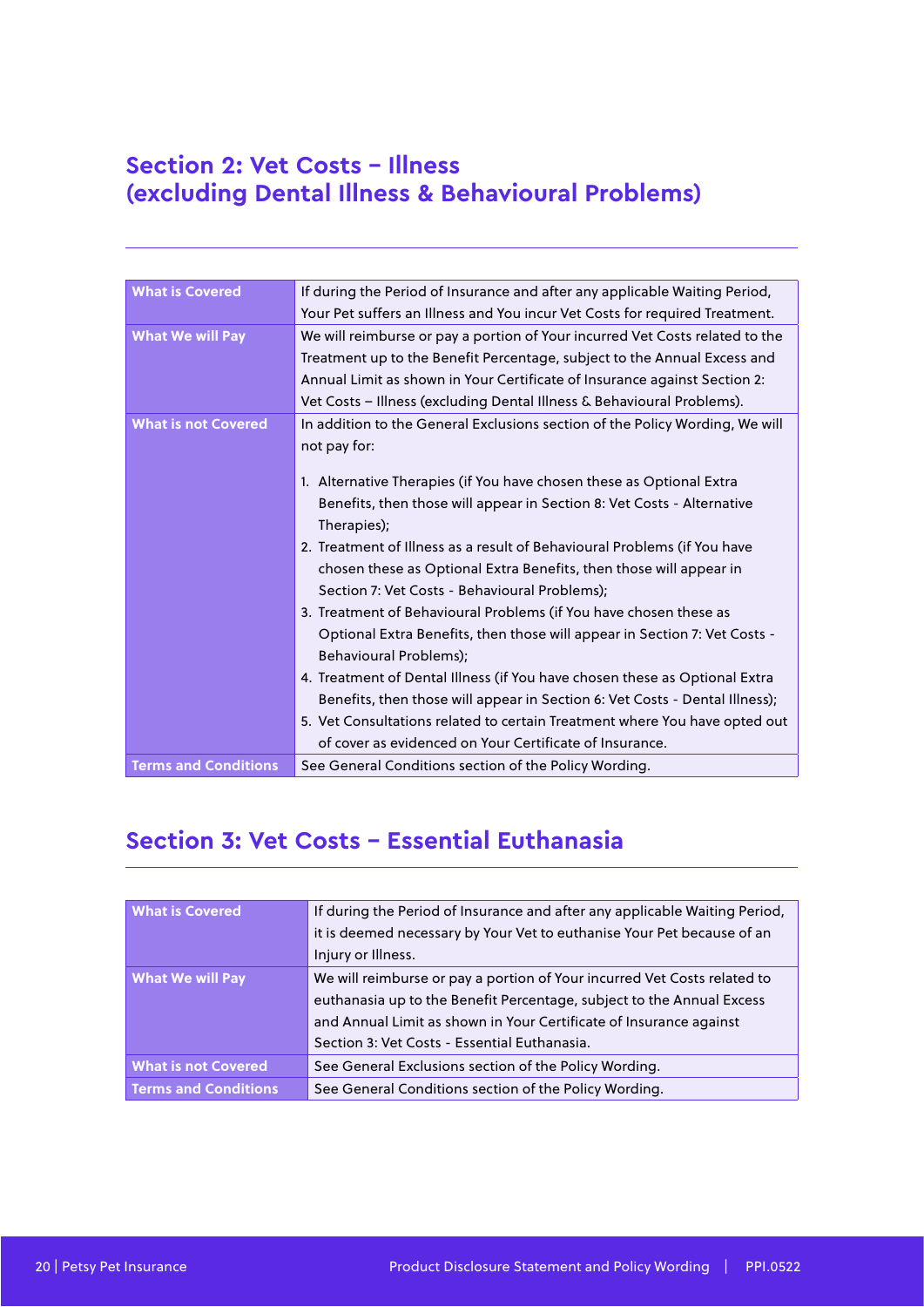### **Section 4: Vet Costs – Overseas**

| <b>What is Covered</b>      | If during the Period of Insurance and after any applicable Waiting Period<br>Your Pet accompanies You on a trip of not more than sixty (60) days to<br>New Zealand or Norfolk Island and suffers an Injury or Illness and You<br>incur Vet Costs for: a. required Treatment; and/or b. euthanasia if deemed<br>humane and essential by Your Vet.                                                                                                                                                                                                                                                                                                                                                     |
|-----------------------------|------------------------------------------------------------------------------------------------------------------------------------------------------------------------------------------------------------------------------------------------------------------------------------------------------------------------------------------------------------------------------------------------------------------------------------------------------------------------------------------------------------------------------------------------------------------------------------------------------------------------------------------------------------------------------------------------------|
| <b>What We will Pay</b>     | We will reimburse a portion of Your incurred Vet Costs related to<br>Treatment and/or euthanasia up to the Benefit Percentage, subject to the<br>Annual Excess and Annual Limit as shown in Your Certificate of Insurance<br>against Section 4: Vet Costs - Overseas.                                                                                                                                                                                                                                                                                                                                                                                                                                |
| <b>What is not Covered</b>  | In addition to the General Exclusions section of the Policy Wording, We<br>will not pay for:<br>1. whist Your Pet is under a third party's care such as an airline or<br>International Pet and Animal Transportation Association (IPATA)<br>approved shipper;<br>2. medications not registered or approved in New Zealand or Norfolk<br>Island;<br>3. Alternative Therapies (unless You have chosen these as Optional Extra<br>Benefits);<br>4. Treatment of Dental Illness (unless You have chosen these as Optional<br>Extra Benefits);<br>5. Treatment of Behavioural Problems or for Injury as a result of<br>Behavioural Problems (unless You have chosen these as Optional<br>Extra Benefits). |
| <b>Terms and Conditions</b> | See General Conditions section of the Policy Wording.                                                                                                                                                                                                                                                                                                                                                                                                                                                                                                                                                                                                                                                |

## **Section 5: Emergency Pet Boarding**

| <b>What is Covered</b>  | If during the Period of Insurance, You are unexpectedly hospitalised for<br>four (4) or more consecutive days, and it is not reasonable for someone<br>who lives with You to look after Your Pet therefore necessary for Your Pet to<br>board at a licensed kennel or cattery. |
|-------------------------|--------------------------------------------------------------------------------------------------------------------------------------------------------------------------------------------------------------------------------------------------------------------------------|
| <b>What We will Pay</b> | We will reimburse a portion of Your incurred boarding costs for a period of<br>up to thirty (30) days up to the Benefit Percentage, subject to the Annual<br>Excess and Annual Limit as shown in Your Certificate of Insurance against<br>Section 5: Emergency Pet Boarding.   |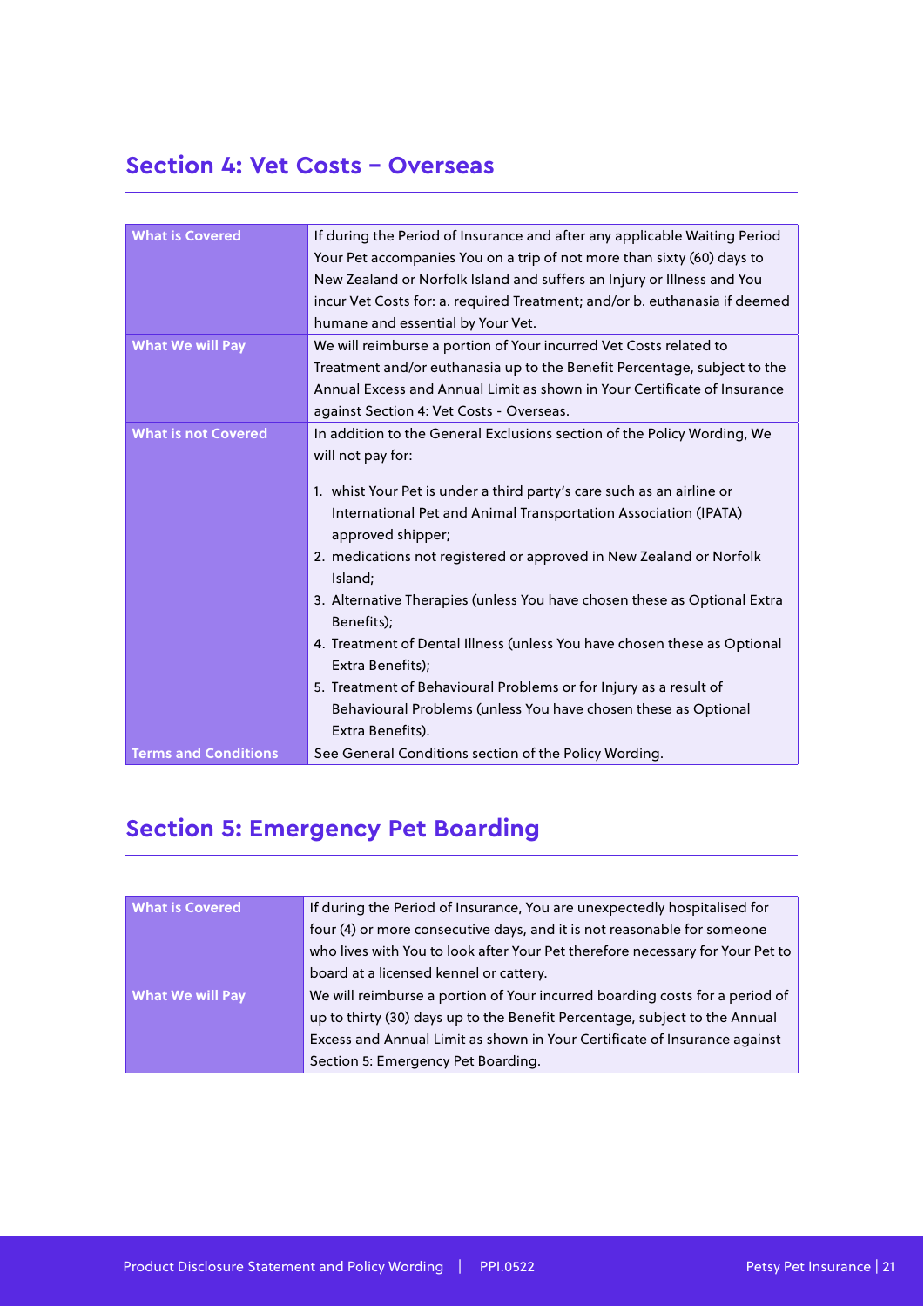| <b>What is not Covered</b>  | In addition to the General Exclusions section of the Policy Wording, We will       |  |
|-----------------------------|------------------------------------------------------------------------------------|--|
|                             | not pay for claims resulting from:                                                 |  |
|                             | 1. something that happened to You or You knew about before Your Policy<br>started: |  |
|                             | 2. Your hospitalisation if it relates to any elective surgeries or procedures      |  |
|                             | including but not limited to cosmetic and pregnancy.                               |  |
| <b>Terms and Conditions</b> | See General Conditions section of the Policy Wording.                              |  |

## **Section 6: Vet Costs - Dental Illness**

This Section is only included if You have selected to include this Optional Extra Benefit during the application process and agreed by Us as evidenced on Your Certificate of Insurance.

| <b>What is Covered</b>      | If during the Period of Insurance and after any applicable Waiting Period,   |  |
|-----------------------------|------------------------------------------------------------------------------|--|
|                             | Your Pet suffers a Dental Illness and You incur Vet Costs for required       |  |
|                             | Treatment.                                                                   |  |
| <b>What We will Pay</b>     | We will reimburse or pay a portion of Your incurred Vet Costs related to the |  |
|                             | Treatment up to the Benefit Percentage, subject to the Annual Excess and     |  |
|                             | Annual Limit as shown in Your Certificate of Insurance in Section 6:         |  |
|                             | Vet Costs - Dental Illness.                                                  |  |
| <b>What is not Covered</b>  | In addition to the General Exclusions section of the Policy Wording, We will |  |
|                             | not pay for:                                                                 |  |
|                             |                                                                              |  |
|                             | 1. Vet Consultations related to Treatment where You have opted out of        |  |
|                             | cover as evidenced on Your Certificate of Insurance;                         |  |
|                             | 2. elective or routine dental procedures and planning of such procedures,    |  |
|                             | including:                                                                   |  |
|                             | a. aesthetic, cosmetic, endodontic, or orthodontic dental services           |  |
|                             | such as caps, crowns or crown amputation;                                    |  |
|                             | b. fillings, implants and root canals;                                       |  |
|                             | c. removal of deciduous teeth; and                                           |  |
|                             | d. dental cleaning/scaling unless used to treat a covered Dental Illness.    |  |
| <b>Terms and Conditions</b> | See General Conditions section of the Policy Wording.                        |  |

## **Section 7: Vet Costs - Behavioural Problems**

This Section is only included if You have selected to include this Optional Extra Benefit during the application process and agreed by Us as evidenced on Your Certificate of Insurance.

| <b>What is Covered</b> | If during the Period of Insurance and after any applicable Waiting Period, |
|------------------------|----------------------------------------------------------------------------|
| required Treatment.    | Your Pet suffers from Behavioural Problems and You incur Vet Costs for     |
|                        |                                                                            |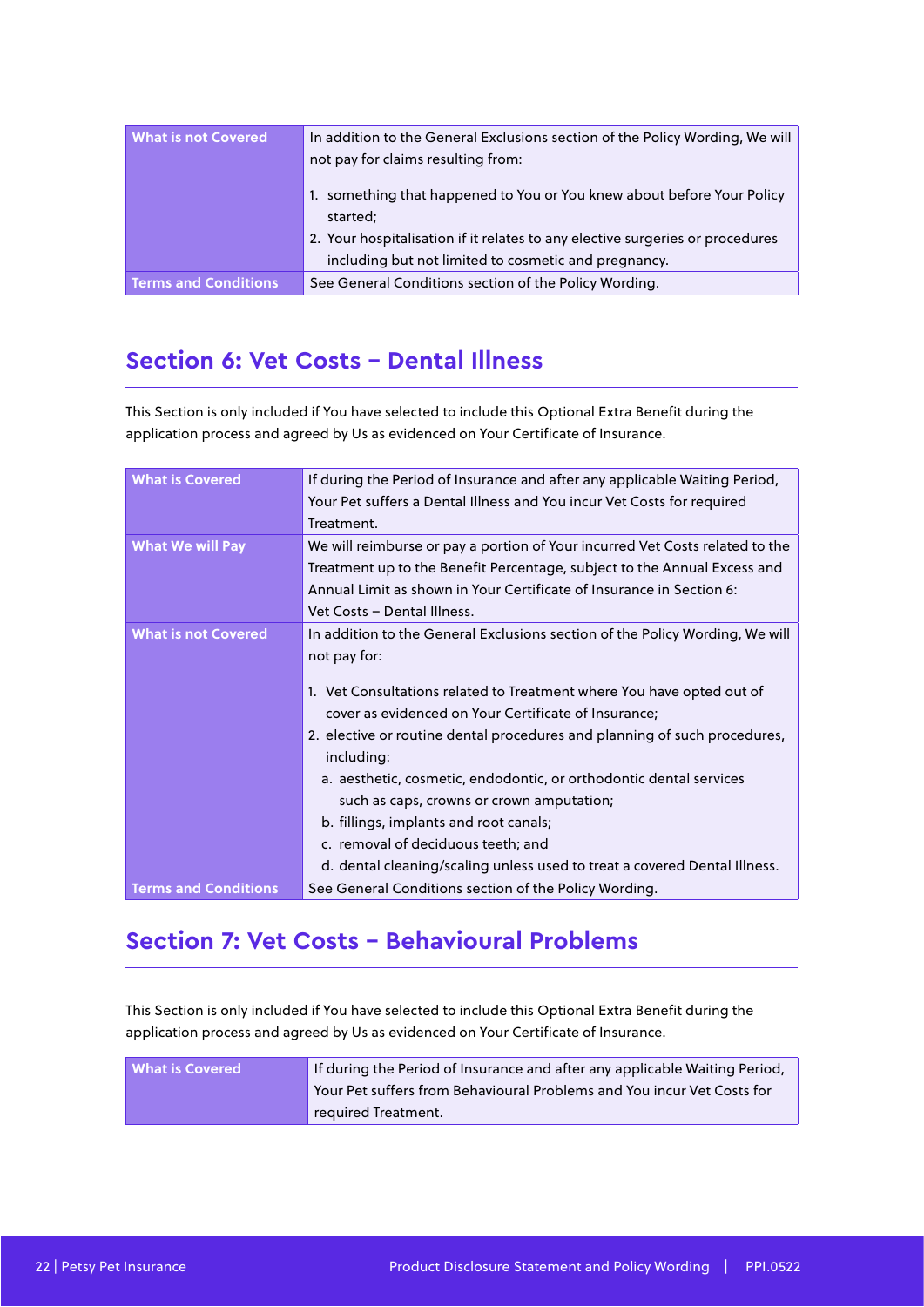| <b>What We will Pay</b>     | We will reimburse or pay a portion of Your incurred Vet Costs related to<br>the Treatment up to the Benefit Percentage, subject to the Annual Excess<br>and Annual Limit as shown in Your Certificate of Insurance in Section 7:<br>Vet Costs - Behavioural Problems.                                                                                                                                                             |
|-----------------------------|-----------------------------------------------------------------------------------------------------------------------------------------------------------------------------------------------------------------------------------------------------------------------------------------------------------------------------------------------------------------------------------------------------------------------------------|
| <b>What is not Covered</b>  | In addition to the General Exclusions section of the Policy Wording,<br>We will not pay for:<br>1. Vet Consultations related to certain Treatment where You have opted<br>out of cover as evidenced on Your Certificate of Insurance;<br>2. costs of training or training devices;<br>3. Treatment of anxiety, aggression and/or excessive barking unless<br>diagnosed by a registered veterinary specialist in animal behaviour. |
| <b>Terms and Conditions</b> | See General Conditions section of the Policy Wording.                                                                                                                                                                                                                                                                                                                                                                             |

## **Section 8: Vet Costs - Alternative Therapies**

This Section is only included if You have selected to include this Optional Extra Benefit during the application process and agreed by Us as evidenced on Your Certificate of Insurance.

| <b>What is Covered</b>      | If during the Period of Insurance and after any applicable Waiting Period,<br>Your Pet suffers an Injury or Illness and You incur Vet Costs for required<br>Alternative Therapies Treatment.                                                                                                                    |
|-----------------------------|-----------------------------------------------------------------------------------------------------------------------------------------------------------------------------------------------------------------------------------------------------------------------------------------------------------------|
| <b>What We will Pay</b>     | We will reimburse or pay a portion of Your incurred Vet Costs related to<br>the Alternative Therapies Treatment up to the Benefit Percentage, subject<br>to the Annual Excess and Annual Limit as shown in Your Certificate of<br>Insurance against Section 8: Vet Costs – Alternative Therapies.               |
| <b>What is not Covered</b>  | In addition to the General Exclusions section of the Policy Wording.<br>We will not pay for:<br>1. Vet Consultations related to Treatment where You have opted out of<br>cover as evidenced on Your Certificate of Insurance;<br>2. general or specialist diets or foods;<br>3. nutraceuticals and supplements. |
| <b>Terms and Conditions</b> | See General Conditions section of the Policy Wording.                                                                                                                                                                                                                                                           |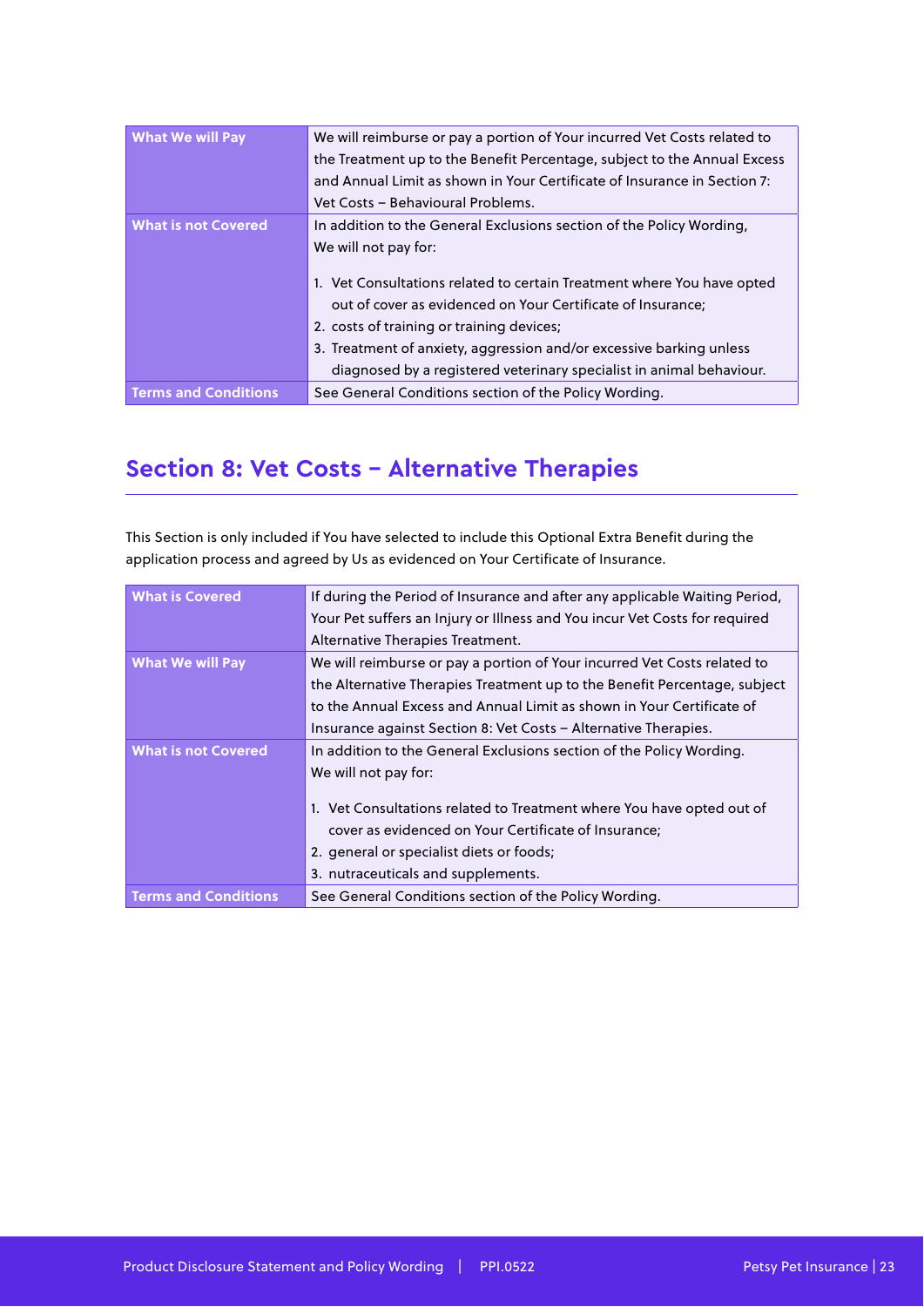## **General Exclusions**

The following General Exclusions apply to all sections of this Policy unless expressly stated otherwise in the Policy.

#### **Your Pets Condition**

### **1. Pre-existing Conditions**

We do not cover Vet Costs or any other costs attributable to Pre-existing Conditions.

#### **Your Actions Including Pet Care**

#### **2. Vaccinatable diseases**

We do not cover Vet Costs or any other costs attributable to Treatment for the following if there is no reasonable documented evidence that Your Pet's vaccination was current at the time of the Illness or Injury.

| <b>Dogs</b>                    | Cats                                       |
|--------------------------------|--------------------------------------------|
|                                |                                            |
| Canine distemper virus (CDV)   | Feline Parvovirus (FPV)                    |
| Canine adenovirus (CAV)        | Feline calicivirus (FCV)                   |
| Canine parvovirus (CPV-2)      | Feline herpesvirus (FHV-1)                 |
| Parainfluenza virus (PI)       | Feline leukaemia virus (FeLV)<br>$\bullet$ |
| Bordetella bronchiseptica (Bb) | Feline immunodeficiency virus (FIV)        |
| Leptospira interrogans         | Chlamydia felis<br>$\bullet$               |

## **3. Intentional harm or neglect**

We do not cover Vet Costs or any other costs attributable to any Injury or Illness caused by:

- a. deliberate act; or
- b. deliberate endangerment of Your Pet including participating in organised fighting; or
- c. persistent neglect of Your Pet; by You, Your family members, anyone living with You, or any other persons who have care, custody, or control of Your Pet.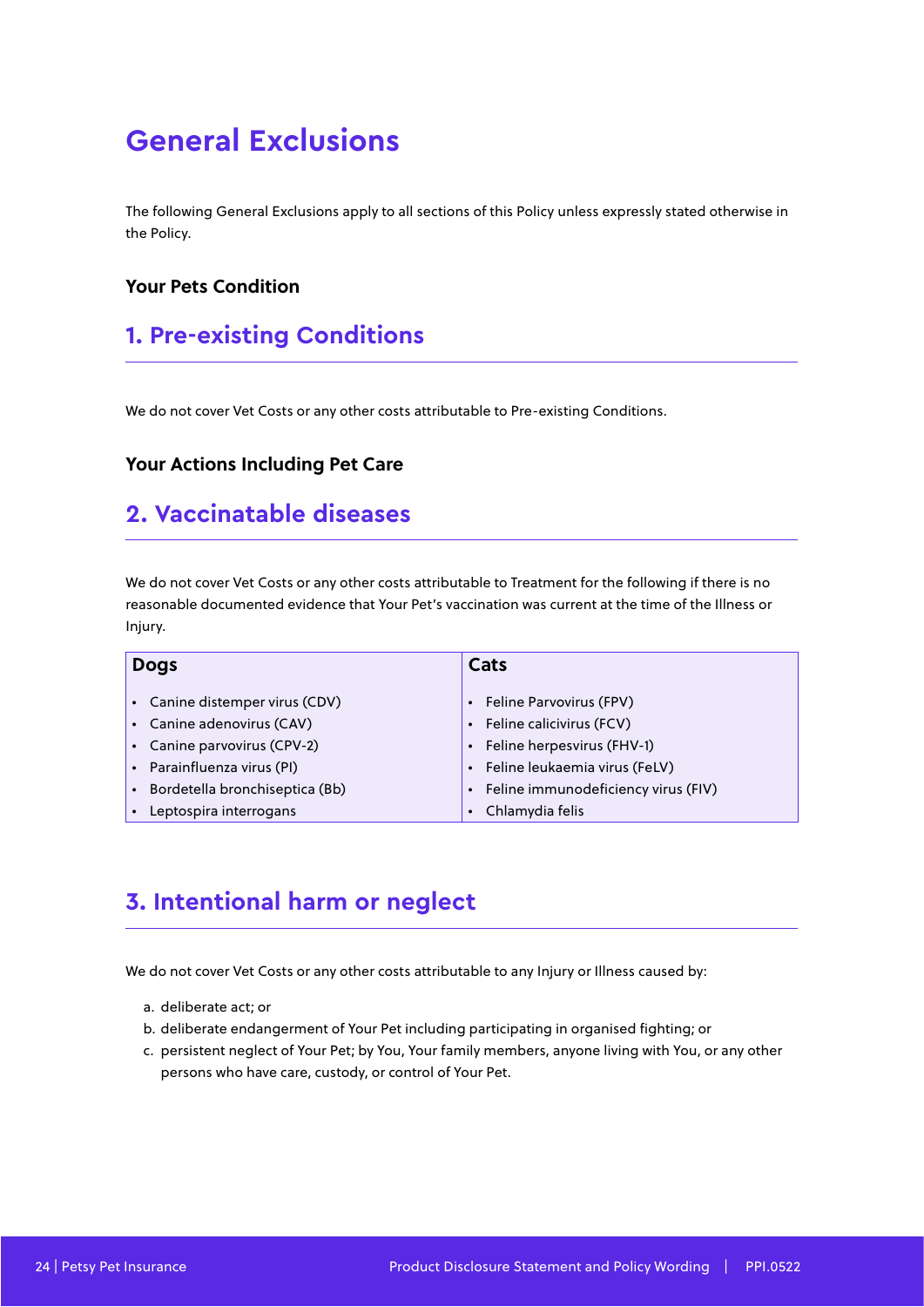## **4. Not following Your Vet's advice**

Your decision to not follow Your Vet's recommendation resulting in additional Vet Costs including:

- a. not using commonly accepted preventative medicine available for Treatment;
- b. continuing Treatment after a Vet has recommended Your Pet be euthanized for humane reasons;
- c. ignoring a Vet's recommendation to amputate a leg, resulting in extra Vet Costs for Treatment of gangrene;
- d. ignoring a Vet's recommendation to remove an eye, resulting in extra Vet Costs for chronic eye issues.

#### **Treatments**

#### **5. Preventive and routine items**

We do not cover the cost of preventative and routine items including health exams and tests, vaccinations, parasite protection, teeth cleaning/scaling, grooming, shampoos/conditioners including medicated ones, food including prescription food and supplements.

#### **6. Desexing**

We do not cover the cost of spaying or neutering. We do, however, cover additional Vet Costs for Treatment of complex cryptorchid (undescended testicles). If this is the case, We will reduce the Vet Costs by the amount the Vet would have charged for neutering when calculating the payable benefit.

#### **7. Breeding**

We do not cover the cost of procedures to determine the suitability or categorisation of Your Pet for breeding or genealogical purposes, or Vet Costs resulting from breeding, pregnancy, whelping or queening.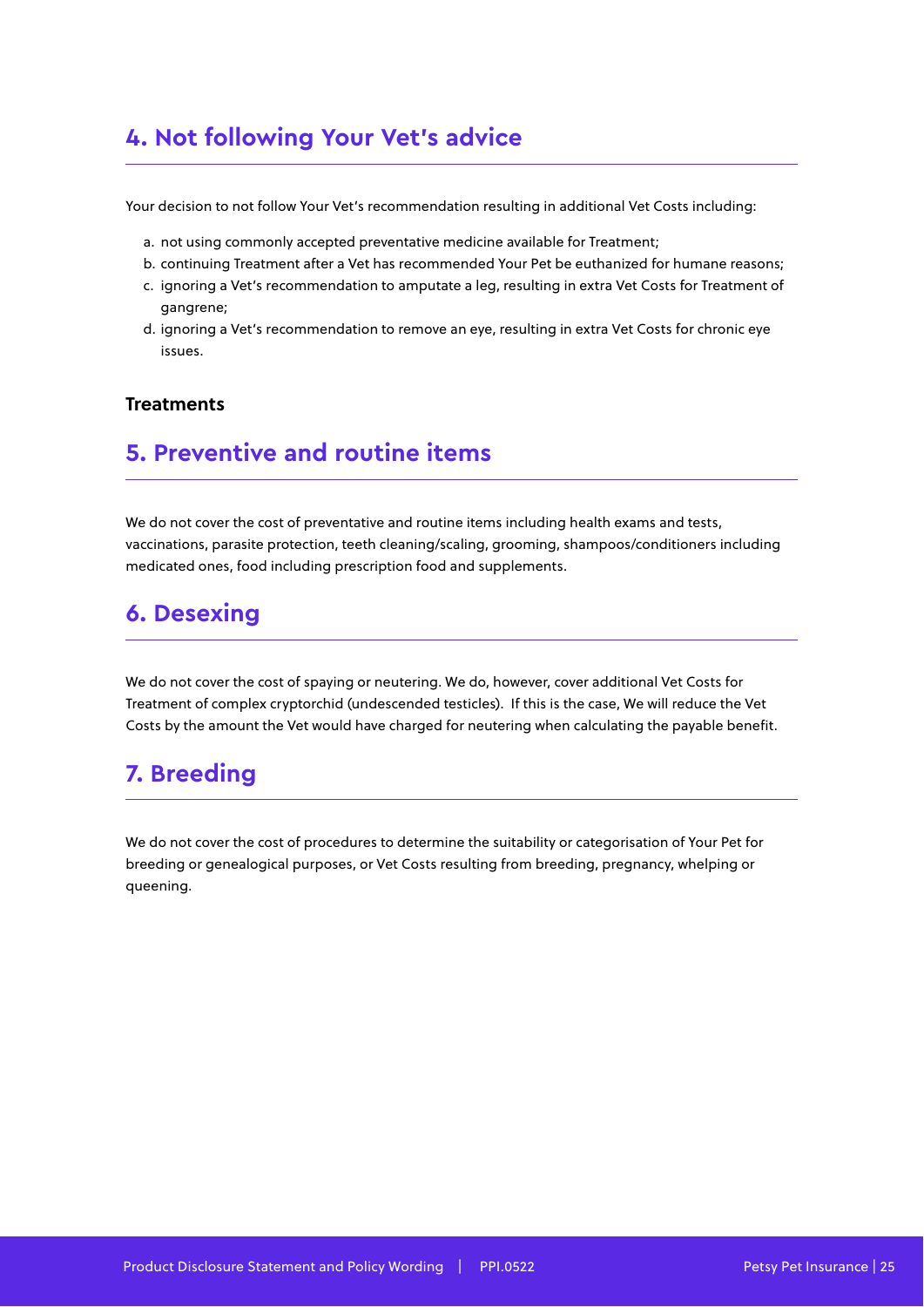## **8. Non-customary and experimental Treatments**

We do not cover the cost of any non-customary, investigative and experimental Treatments including:

- a. prosthetic limbs and devices;
- b. organ or valve transplants;
- c. genetic/chromosome testing;
- d. cell-replacement therapies.

### **9. Elective procedures or activities**

We do not cover the cost of any elective procedures including cosmetic, aesthetic, or elective surgery including tail docking, ear cropping, de-clawing or any other surgical procedure and any Injury or Illness caused by such procedures.

#### **Types of Vet Costs**

#### **10. Additional Vet Costs due to afterhours Treatment and house calls**

We do not cover additional Vet Costs when the Vet doesn't consider that there was an emergency and You saw the Vet for afterhours Treatment or had the Vet visit You. If this is the case, We will reduce the amount covered to the amount the Vet would have charged during regular business hours.

#### **11. Medications not registered or approved in Australia**

We do not cover the cost of medicines not registered or approved by a relevant governing authority in Australia.

### **12. Boarding and transportation costs**

We do not cover expenses to board or transport Your Pet including by ambulance (but We do cover boarding costs in specified circumstances under Section 5. Emergency Pet Boarding).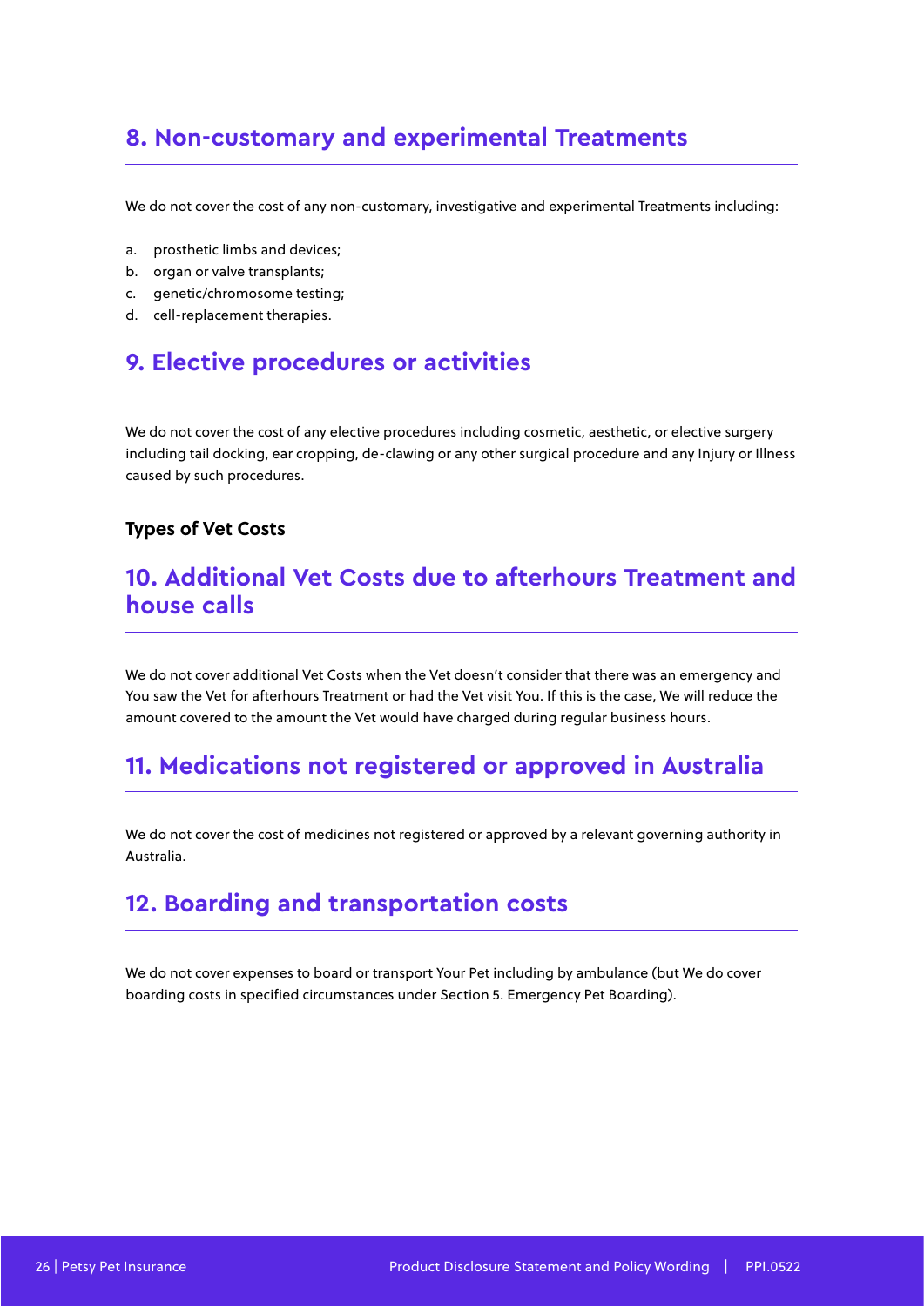### **13. Costs after Your Pet's death**

We do not cover the cost of

- a. storing, transporting or disposing of Your Pet's remains; and
- b. autopsy, burial, cremation, funeral or other procedures.

#### **General**

#### **14. Waiting Periods**

We do not cover Vet Costs for Treatment during a Waiting Period.

#### **15. Epidemics, pandemics or new influenza**

We do not cover Vet Costs, Treatment or any other costs attributable to:

- avian, swine, or any other type of influenza or any mutant variation;
- intentional slaughter by, or under, the order of any government or public or local authority;
- epidemics or pandemics as declared by Us (where more than ten percent (10%) of Pets in an impacted location are infected) or by any government or public or local authority.

#### **16. Nuclear or radioactive weapons, materials or radiation**

We will not be liable to pay any benefit, loss, cost or expense arising from or attributable to the use, existence or escape of nuclear weapons, materials or ionizing radiation from or contamination by radioactivity from any nuclear waste from the combustion of nuclear fuel.

#### **17. Utilisation of nuclear, chemical or biological weapons of mass destruction**

We will not be liable to pay any benefit, loss, cost or expense arising from or attributable to chemical, biological, bio-chemical or electromagnetic weapon, device, agent or material whether controlled or uncontrolled, accidentally or otherwise.

#### **18. Acts of war or civil unrest**

We will not be liable to pay any benefit, loss, cost or expense arising from or attributable to war, invasion, acts of foreign enemies, hostilities (whether war be declared or not), civil war, rebellion,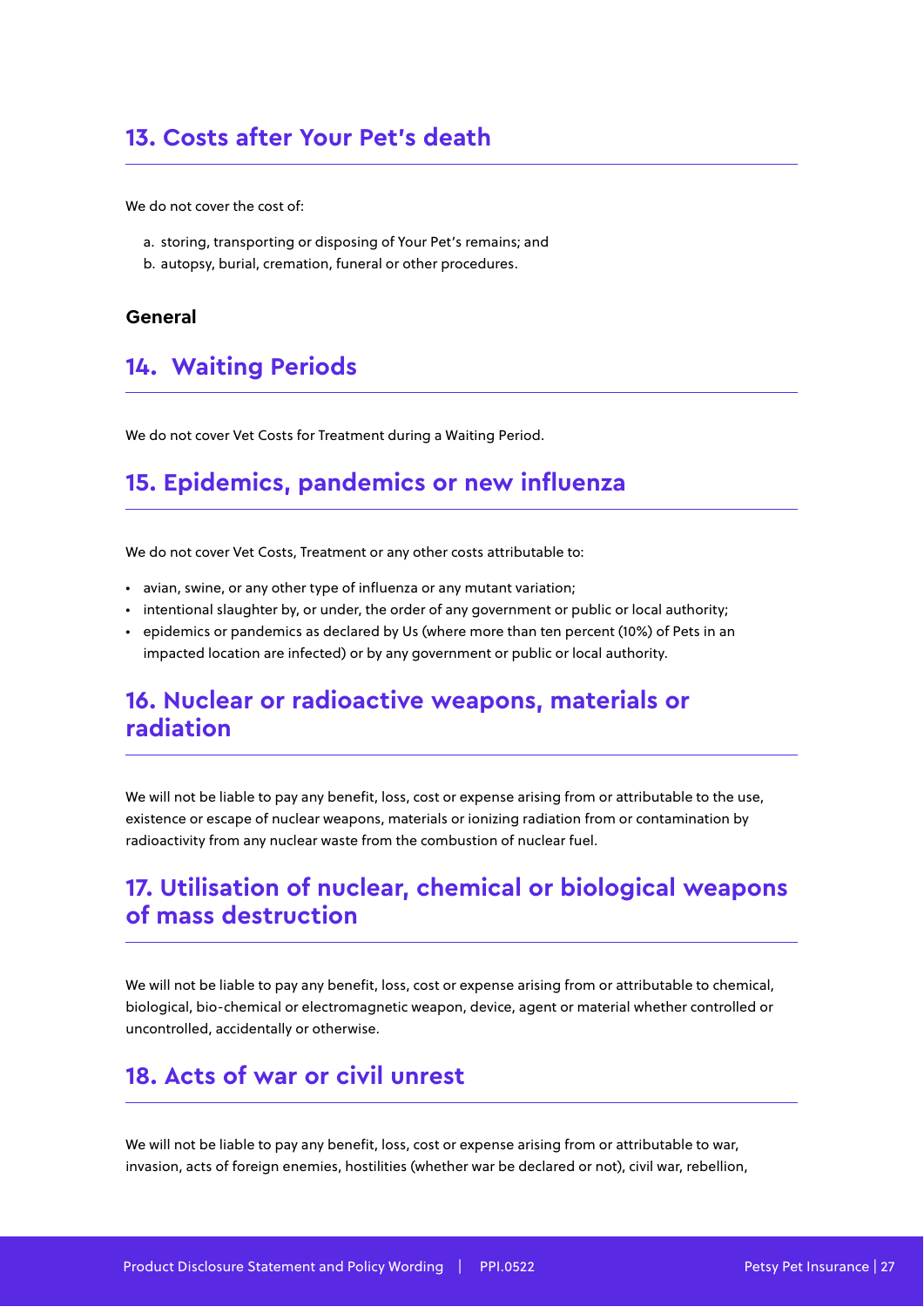revolution, insurrection, military action, strikes, riots, or civil commotion.

## **General Conditions**

These General Conditions apply to all sections of this Policy unless expressly stated otherwise in the Policy. If You do not comply with the following General Conditions, We may refuse to pay a claim in whole or in part.

## **Your Responsibilities**

- 1. Your Pet must regularly reside with You and be under Your regular care.
- 2. You must take all reasonable steps to maintain Your Pet's health and to prevent Injury and Illness.
- 3. You must arrange for a Vet to examine, and as required treat, Your Pet as soon as possible after an Accident or showing clinical signs of an Injury or Illness.
- 4. Your rights and duties under the Policy cannot be transferred to any other person without Our prior written consent.
- 5. We may require a second opinion from a Vet of Our choosing if Your claimed Vet Costs are higher than customary or are not considered necessary.

#### **Assistance and Co-Operation**

You shall co-operate with Us and upon Our reasonable request, assist in making settlements, in the conduct of law suits and in enforcing any right of contribution or indemnity against any person or organisation who may be liable to You with respect to which insurance is afforded under the Policy. In that regard, You may be requested to attend hearings and trials and assist in securing and giving evidence and obtaining the attendance of witnesses.

### **Cancellation**

You may request to cancel this Policy at any time by notifying Us.

We may cancel this Policy at any time as allowed by law by notifying You in writing of the date from which cancellation is to take effect. Notification will be delivered to the address last notified to Us and cancellation will take effect no earlier than 4.00 pm on the day which is three (3) business days from the date We notify You in writing.

If the Policy is cancelled by either You or Us, We will refund the Premium and Policy fee paid for the Policy less a pro-rata proportion of the Premium and Policy fee to cover the period for which insurance applied less any non-refundable statutory and government charges, taxes and levies that We have paid. However, We will not refund any Premium and Policy fee if a claim has been made by You under the Policy.

Different provisions apply when You pay Your Premium by monthly instalment, please see Paying by Instalments section below.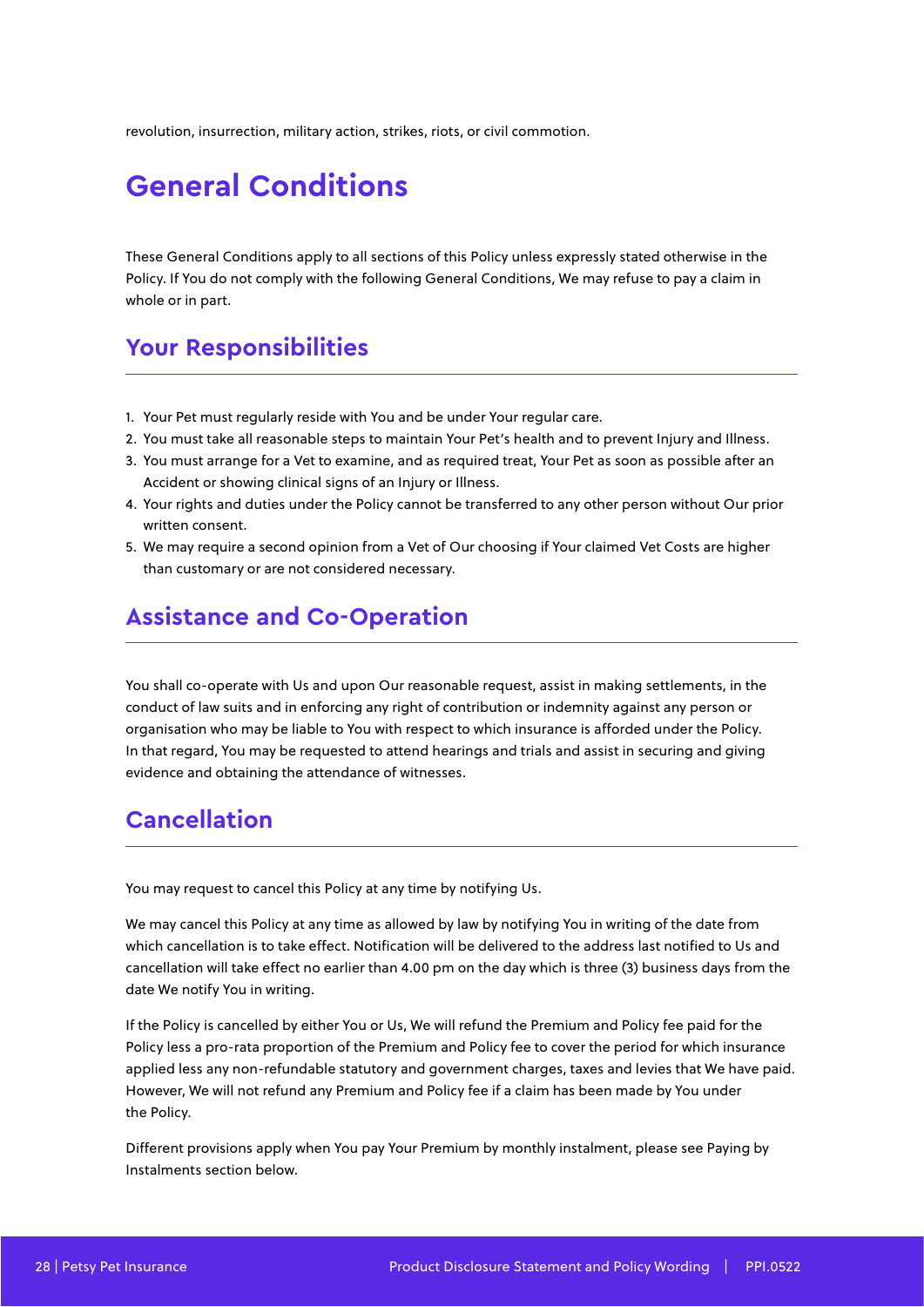## **Claim Notification**

You should notify claims to Petsy as soon as reasonably possible and ideally within ninety (90) days from the date of Treatment for timely assessment.

See 'Making a Claim' section of the Policy Wording for all provisions related to claims under this Policy.

#### **Currency**

All amounts shown in the Policy are in Australian Dollars (AUD). If expenses are incurred in a foreign currency, then the rate of currency exchange used to calculate the amount payable in Australian dollars (AUD) will be the rate at the time of incurring the expense or suffering a loss.

#### **Reasonable Care**

You must take all reasonable care to prevent or minimise loss, Injury or Illness under this Policy.

#### **Failure to pay the Premium**

You must pay Your insurance Premium. We may take steps to cancel the contract of insurance for non-payment of the insurance Premium.

## **Financial Claims Scheme**

In the unlikely event that Allied World becomes insolvent and is unable to meet its obligations under the Policy, a person entitled to claim may be entitled to payment under the Financial Claims Scheme. Access to the Scheme is subject to eligibility criteria. Please refer to www.fcs.gov.au or the APRA hotline (1300 55 88 49) for more information.

#### **Fraudulent Claims**

If You or any person covered under this Policy makes a claim or arranges for another party to make a claim that is in any way false, dishonest or fraudulent, then We may refuse to pay any such claim or treat the contract as though it never existed.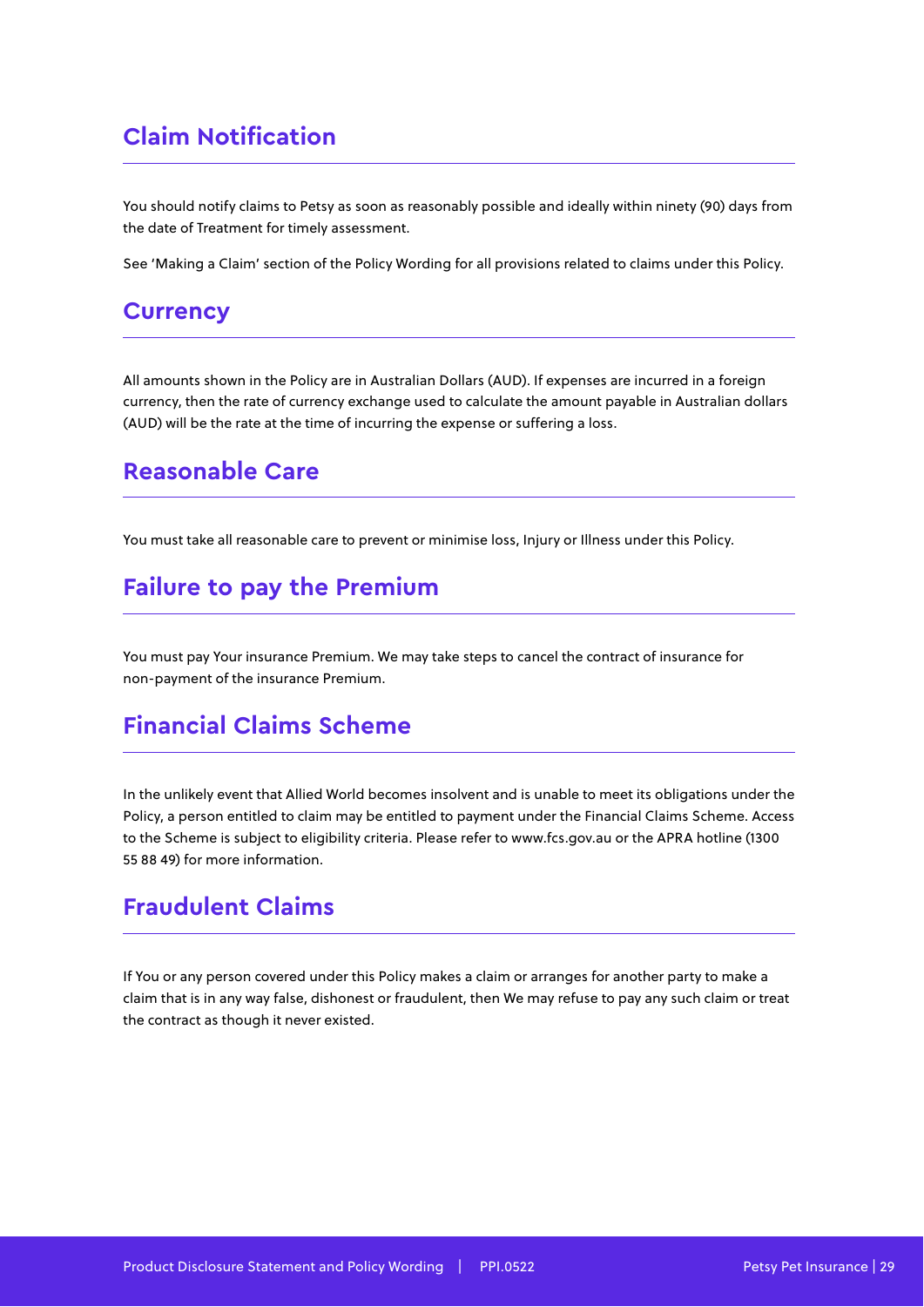### **Interpretation**

The singular includes the plural and vice versa, unless the context otherwise requires. Headings are for convenience only and do not affect interpretation. Where a word or phrase is defined, its other grammatical forms have a corresponding meaning.

#### **Other Insurance**

In the event of a claim, You must advise Us as to any other insurance that covers the same risk which are insured by this Policy, or that You are entitled to claim under or have access to.

### **Paying by Instalments**

Where You pay Your Premium by instalments the following will apply:

- If You choose to cancel Your Policy it will take effect from 11:59 pm on the day before Your next instalment is due or such time as may be otherwise agreed.
- In the event of a claim, any outstanding Premium instalments may be deducted from the settlement of Your claim.
- If a Premium instalment is overdue by thirty (30) days or more We may cancel Your Policy.

#### **Sanctions Limitation and Exclusion Clause**

We shall not be deemed to provide cover nor be liable to pay any claim or provide any benefit under this Policy to the extent that the provision of such cover, payment of such claim or provision of such benefit would expose Us or Our parent or affiliate or ultimate holding company to any sanction, prohibition or restriction under United Nations resolutions, or the trade or economic sanctions, laws or regulations of Australia, New Zealand, the European Union, United Kingdom or United States of America.

#### **Subrogation**

Save as to the circumstances set out in Sections 65(5) and (6) of the Insurance Contracts Act 1984 (Cth), when We pay any amount under this Policy, You or Your legal representative agree that We shall be subrogated to all of Your or Your legal representative rights to recover against any person or entity and You or Your legal representative agree to execute and deliver any certificates, information and other documentation as We may reasonably require and do whatever else is reasonably necessary to enable Us to secure such rights.

#### **The Law that Applies to this Policy**

Any disputes arising from this Policy will be determined by the Courts, and in accordance with the laws,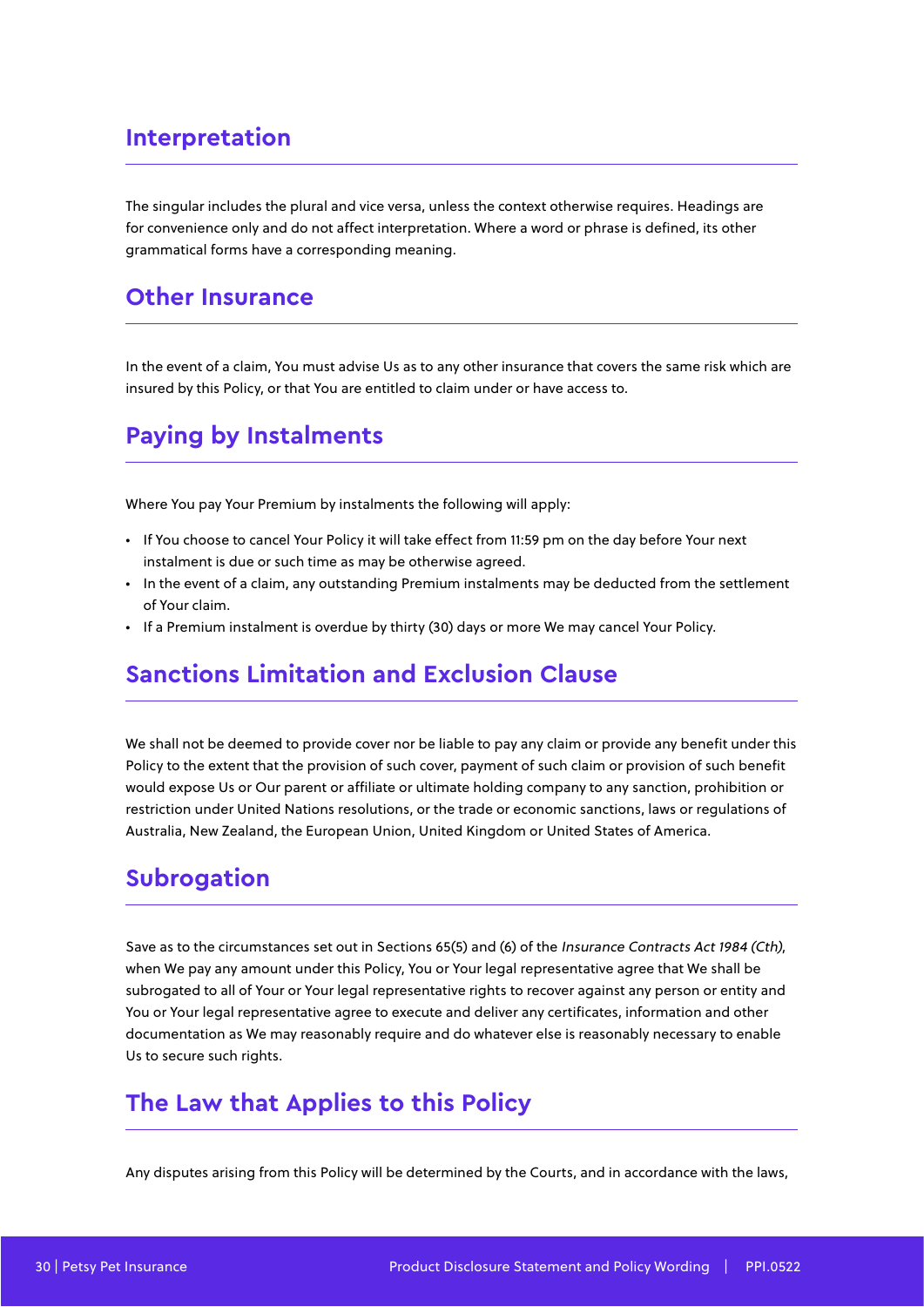of the State or Territory where this Policy is issued.

## **Making A Claim**

You should submit Your claim within ninety (90) days from the date of Treatment for timely assessment.

#### **To submit a claim**

- 1. Complete and submit the online claim form by logging in at www.petsy.com.au including attaching a copy or photo of Your invoice. Alternatively, Your Vet may email a copy of the invoice and clinical notes to claims@petsy.com.au
- 2. Your Vet will be contacted for a copy of the clinic notes that relate to the invoice. If Your Vet has initiated the claim on Your behalf, You will be contacted to confirm the claim.
- 3. We will let You know if We need a full Treatment history for Your Pet from the attending Vet and any previous Vets. If so, Your Vet can easily submit these online or by email.

#### **What You must not do**

If You are making a claim You must not give Us intentionally false or misleading information. If You or any other person makes a false or fraudulent claim under Your Policy, We may refuse to pay such claim and may also cancel Your Policy or treat the contract as though it never existed.

#### **What We may do**

Where reasonably necessary We may contact Your current or previous Vet to:

- discuss any details about Your claim;
- ask for any reasonably necessary information and/or records about Your Pet.

We may decline a claim if You or Your Vet refuse or are unable to give Us any information We need to process Your claim.

#### **What can affect Your claim:**

- You don't give Us all the reasonably necessary information We need to process Your claim.
- You or Your Vet don't cooperate with Us and refuse or are unable to give Us any information We need to process Your claim.
- You don't provide a copy of the original itemised invoices and receipts for the Treatment received by Your Pet.
- You don't comply with any terms, conditions or provisions of Your Policy.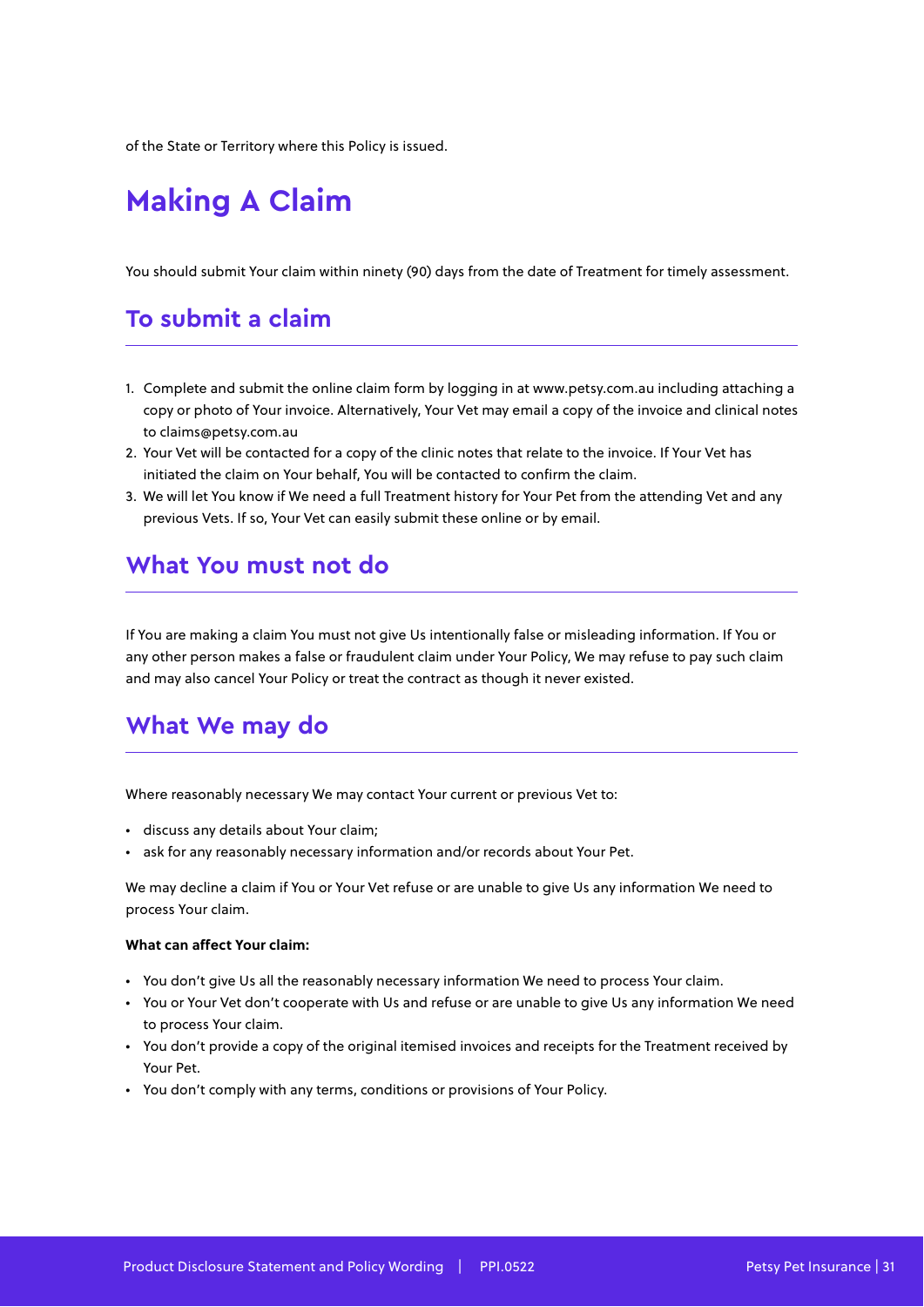## **Assessing Your Claim**

Most claims are assessed within five (5) business days from receiving all necessary information.

We can ask to review and examine Your past and current Pet's records and any other information from any Vet who has treated Your Pet.

If the Vet Costs You are charged are higher than the fees usually charged by a general or referral practice, We reserve the right to request a second opinion from a Vet that We choose. If the Vet We choose does not agree with the Vet Costs charged We may decide to pay only the Vet Costs usually charged by a general or referral practice in a similar area for the Treatment.

We pay the agreed Benefit Percentage of approved Vet Costs, after the Annual Excess and up to the Annual Limit. The Annual Limit of Your Policy is the maximum We will pay for each Pet in each Period of Insurance.

For example, if, after Your Annual Excess, Your approved Vet Costs come to \$1,000, You can claim eighty percent (80%) on these costs. This equals \$800 and You will still have \$24,200 of Your Annual Limit available for any future claims related to Treatment in the same Period of Insurance.

## **Settling Your Claim**

In most cases We will settle Your claim directly with You. We won't pay the Vet or other service provider unless You instruct Us otherwise and the provider has authorised direct payment or at Our election.

We will send You correspondence which sets out how We settled Your claim. When We settle Your claim, We may deduct any amount You owe Us as previously disclosed by Us.

#### **Contact Details**

You can visit www.petsy.com.au for more details or contact Petsy for claim related enquiries Monday to Friday (except public holidays) 8am to 8pm (AEST) via:

Email: claims@petsy.com.au Phone: 1300 952 790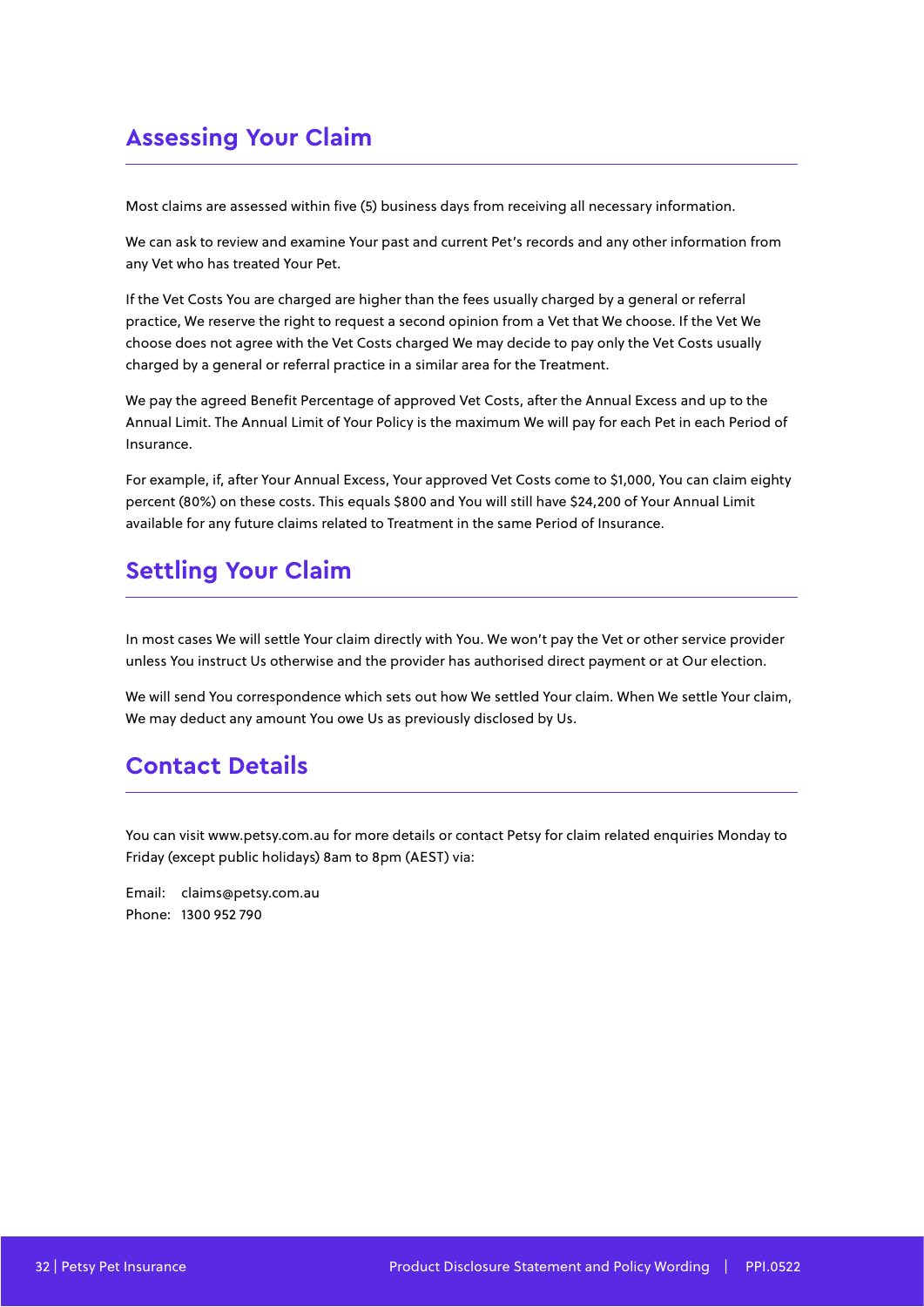## **General Definitions**

For the Policy, the following important Definitions apply. Any word or expression to which a specific meaning has been given in any part of this document shall bear this meaning wherever it begins with a capital letter.

**Accident** means an incident that is unexpected and unintentional resulting in an Injury.

**Alternative Therapies** means the Treatments listed in the following table that do not generally fall within the realm of conventional veterinary medicine.

| 1. Therapeutic Exercise                      | 11. Acupuncture                                  |
|----------------------------------------------|--------------------------------------------------|
| 2. Thermotherapy                             | 12. Veterinary Spinal Manipulative Therapy       |
| 3. Therapeutic Laser                         | (similar to chiropractic)                        |
| 4. Therapeutic Ultrasound                    | 13. Pulsed Magnetic Therapy                      |
| 5. Therapeutic Massage                       | 14. Pulsed Signal Therapy                        |
| 6. Manual Therapy/Joint Mobilisation/Passive | 15. Bioelectrical Whirlpool                      |
| Range of Motion                              | 16. Trigger Point Therapy                        |
| 7. Hydrotherapy                              | 17. Hyperbaric Oxygen                            |
| 8. Land Treadmill                            | 18. Kinesiology Taping Transcutaneous Electrical |
| 9. Neuromuscular Electrical Stimulation      | Nerve Stimulation                                |
| 10. Extracorporeal Shock Wave Therapy        |                                                  |

**Annual Excess** means the amount You have to pay for all accepted claims You make in total (not each claim) during each Period of Insurance, as shown on Your Certificate of Insurance. Your Annual Excess will be deducted from accepted Vet Costs before We apply the Benefit Percentage to calculate any benefit payable by Us.

**Annual Limit** means the maximum amount We pay for each Pet during the Period of Insurance for all claims You make as shown on Your Certificate of Insurance.

**Behavioural Problem** means an Illness, medical condition, or social condition, that results from Your Pet's action, inaction, or temperament that is abnormal, dysfunctional, or unusual, such as dietary indiscretion, excessive chewing or licking, destructive chewing, fur pulling or pacing.

**Benefit Percentage** means the percentage of eligible Vet Costs as stated on Your Certificate of Insurance, We will reimburse You, subject to any applicable Benefit Limits, Annual Excess and/or Your Annual Limit.

**Bilateral Condition** means any condition, which may affect duplicate body parts on both sides of the body (e.g. ears, eyes, knees, cruciate ligaments, hips). These conditions are considered as one condition where the second body part is affected.

**Certificate of Insurance** means the certificate of insurance showing details of the cover attaching to and forming part of the Policy or any subsequently substituted Certificate of Insurance.

**Consultation** means an examination performed by or under the supervision of a Vet to assess the nature and progress of an Injury or Illness, including a physical consultation, out-patient examination, in-patient examination, health certificate, consultation or re-check consultation/visit, referral/specialist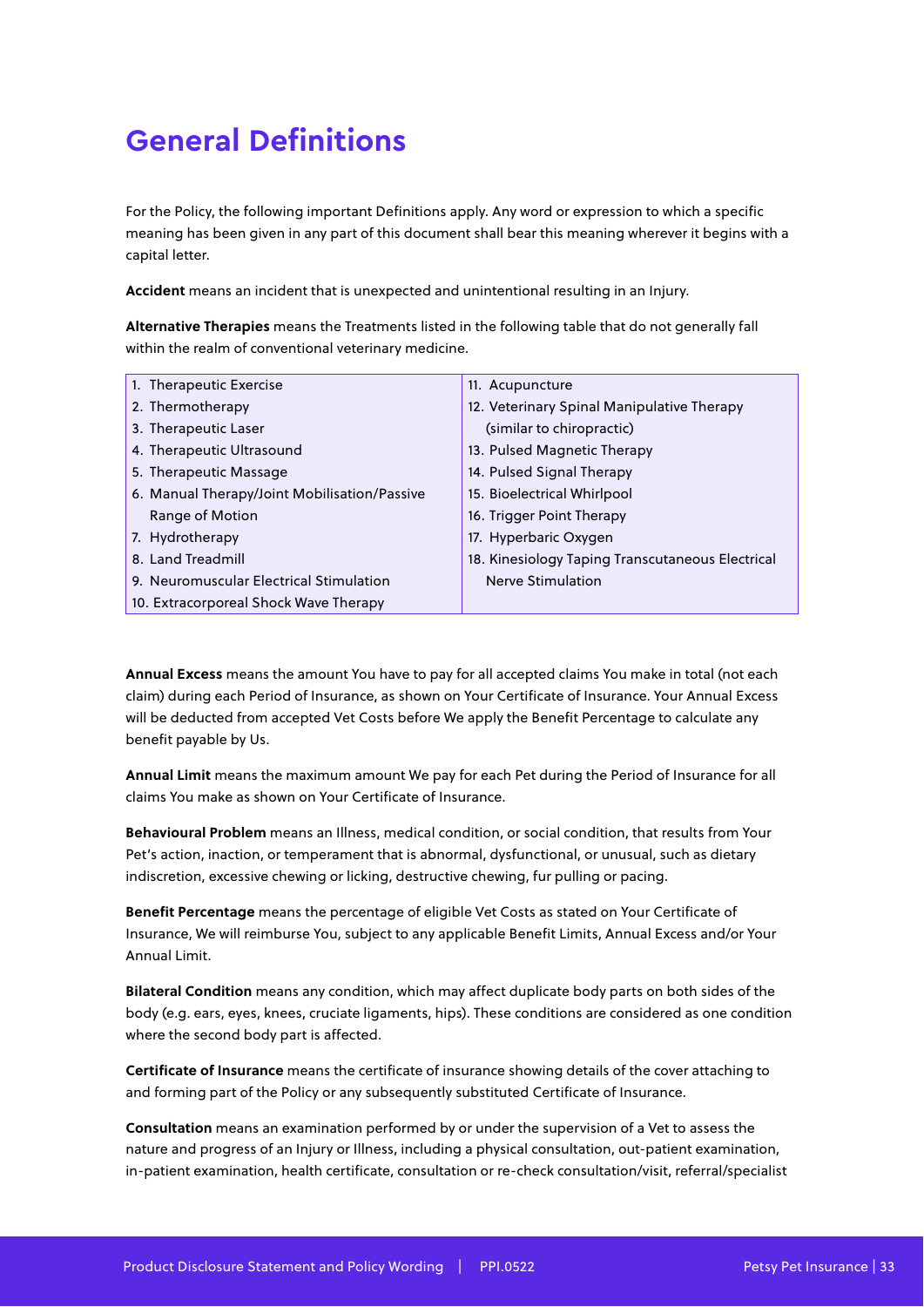consultation, phone/video consultation, emergency and after-hours consultation/visit.

**Dental Illness** means a disease or period of sickness affecting teeth or gums of Your Pet which is not an Injury or a result of an Injury.

**First Date of Cover** means the date and time Your Pet first had access to cover under a Policy issued by Us as evidenced on Your Certificate of Insurance.

**Illness** means a disease or period of sickness affecting body (excluding teeth and gums), or limbs of Your Pet which is not an Injury or a result of an Injury.

**Injury** means damage caused to Your Pet solely, directly and independently of any other cause from an Accident. For the avoidance of doubt Injury does not include gradual deterioration or damage occurring over time.

**Issue Date** means the date We agree to provide cover under the Policy as shown on Your Certificate of Insurance.

**Lumps** means the protuberance or localised area of swelling or unusual growth that can occur anywhere on the body including tumours, warts, cysts, growths and abscesses.

**Period of Insurance** means the period shown on Your Certificate of Insurance or a shorter time if the Policy is cancelled.

**Pet** means a cat or dog that You own and resides with You, as shown on Your Certificate of Insurance. A Pet includes cats and dogs who are training for, participate in, or are, show dogs/cats, search and rescue dogs, guide dogs, or assistance dogs. A Pet does not include breeds that are considered dangerous and/or banned in Australia and/or cats and dogs participating in commercial or sporting activities such as working (including farm), fighting, racing, gun sports, personal protection, guarding, or law enforcement.

#### **Policy** means:

- a. the Certificate of Insurance;
- b. this PDS;
- c. any proposal or application completed by You;
- d. any endorsement or other document We tell You forms part of the Policy which may vary or modify the above documents.

**Pre-existing Condition** means an Injury, Illness, Dental Illness, Behavioural Problem or Specified Condition (including Bilateral Condition and other conditions that are related to, secondary to, or results of) that:

- a. first occurred or showed symptoms of; or
- b. was identified or investigated by a Vet; or
- c. You were aware of or a reasonable person in the circumstances could be expected to have known about;

before Your Pet's First Date of Cover, before a change of coverage became effective, or during any applicable Waiting Period.

**Premium** means the amount You pay excluding the Policy fee for the cover We give You under Your Policy. It includes any compulsory government statutory charges, levies, duties, GST and other taxes that may apply.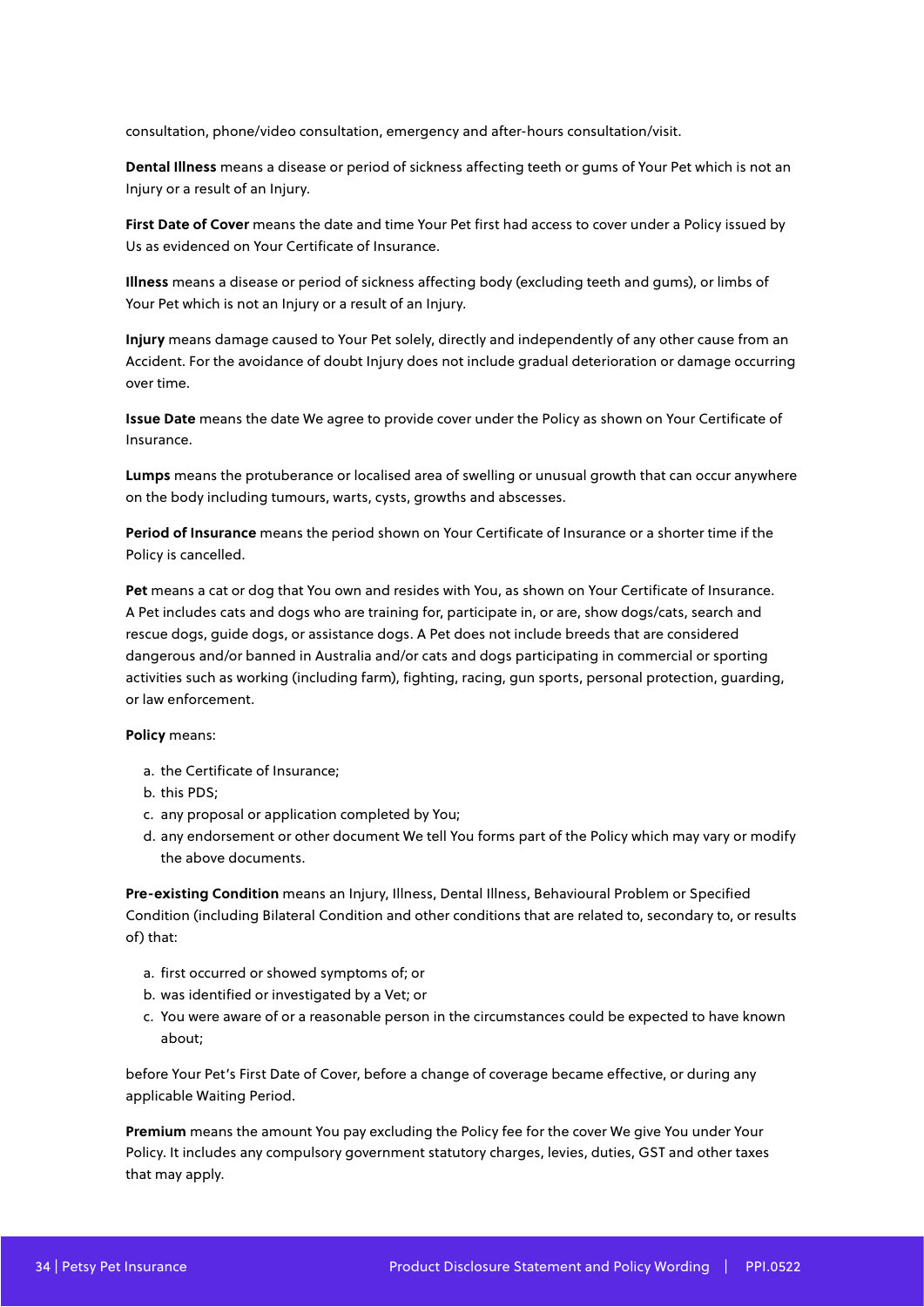**Renewal Period** means the Period of Insurance applicable to the Renewal Policy.

**Renewal Policy** means the Pet insurance Policy issued by Us which takes effect immediately at the end of the current Period of Insurance.

**Specified Conditions** means cruciate ligament damage, intervertebral disc disease, hip dysplasia, patella luxation, elbow dysplasia, osteochondritis dissecans ('OCD'), cherry eye, entropion, ectropion, and Brachycephalic Obstructive Airway Syndrome ('BOAS') and Lumps. Lumps are not considered a Specified Condition if Your Pet was under one (1) year old on the First Date of Cover or when Your cover increased.

**Treatment** means the necessary medical care provided to Your Pet by or under the supervision of a Vet to relieve or cure an Illness or Injury. It may include but not limited to reasonable and customary hospitalisation, surgery, x-rays, medication, diagnostic tests, nursing and other care and procedures.

**Vet** means a registered veterinarian, veterinary specialist, animal hospital, animal clinic or animal surgery licensed in Australia (or in New Zealand or Norfolk Island in respect of cover under Section 4: Vet Costs – Overseas).

**Vet Costs** means the amount You pay a Vet for Treatment received by Your Pet.

**Waiting Period** means the period that Your Pet is not covered, and it starts from Your Pet's First Date of Cover or when You increase Your coverage or level of cover. The applicable Waiting Periods will be shown on Your Certificate of Insurance.

**We, Us, Our or the insurer** means the Australia branch of Allied World Assurance Company, Ltd (ABN 54 163 304 907) ('Allied World').

You/Your means the person or persons listed as the Policyholder(s) as shown on Your Certificate of Insurance and are Australian residents.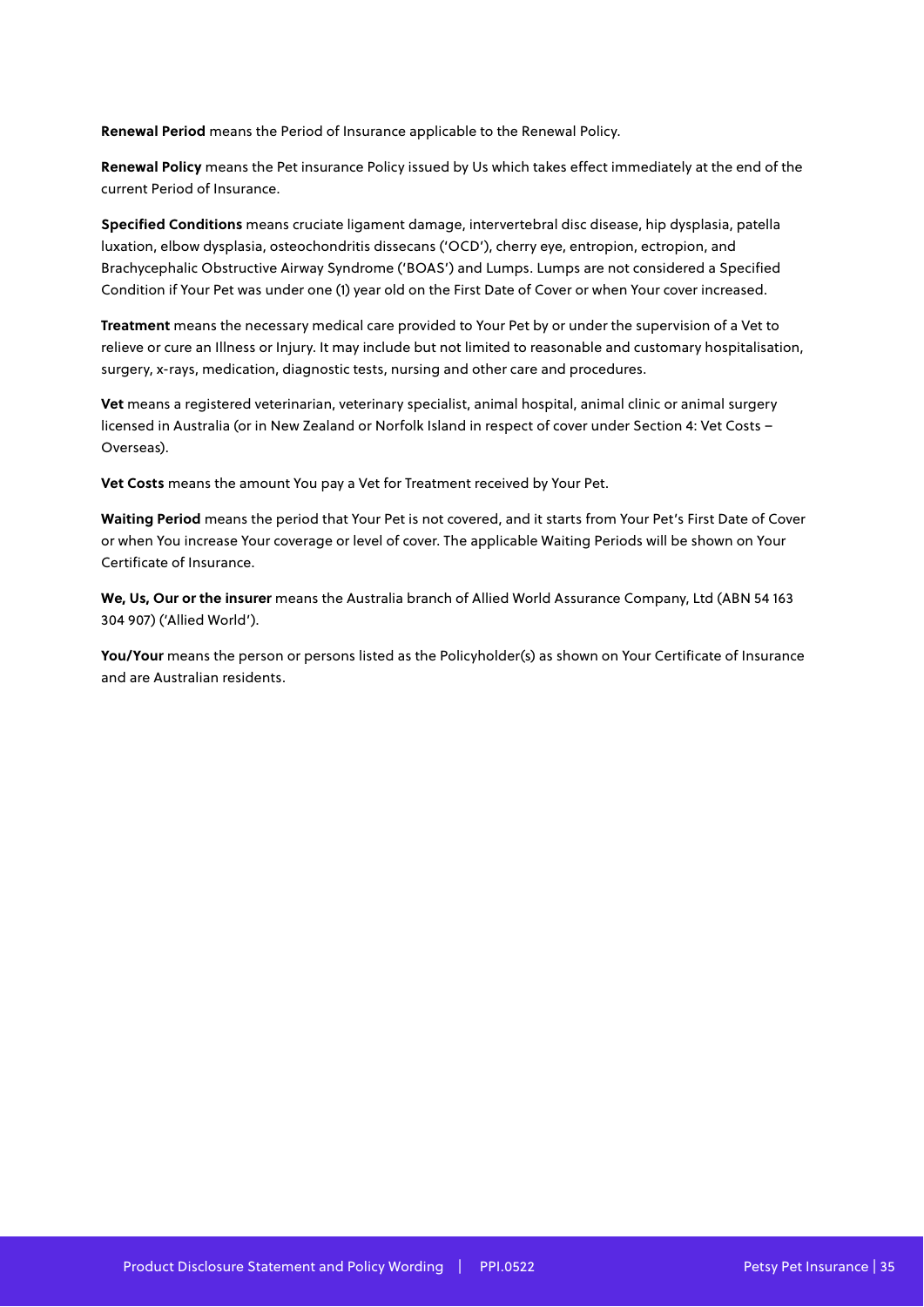## **Contact**

#### **Please contact Allied World**

**Phone** +612 8015 2500

**Email** auscompliance@awac.com

#### **Please contact Knose**

**Phone** 1300 356 642

**Email** privacy@knose.com.au

**Address** Allied World Assurance Company, Ltd Level 21, Australia Square 264 George Street Sydney, NSW 2000

**Or visit** www.alliedworldinsurance.com/australia **Address** Knose Pet Care Made Easy Privacy Officer Level 4, 97-99 Bathurst St Sydney, NSW 2000

**Or visit** www.knose.com.au

#### **Please contact Petsy**

**Phone** 1300 952 790

**Email** hello@petsy.com.au

#### **Address**

Petsy Privacy Officer Level 2, 204 Clarence St Sydney, NSW 2000

**Or visit** www.petsy.com.au



Knose Financial Services Pty Ltd © 2022

This work is copyright. Apart from any use permitted under the Copyright Act 1968 (Cth), no part may be reproduced by any process, nor may any other exclusive right be exercised, without the permission of the publisher. PDS Code: PPI.0522